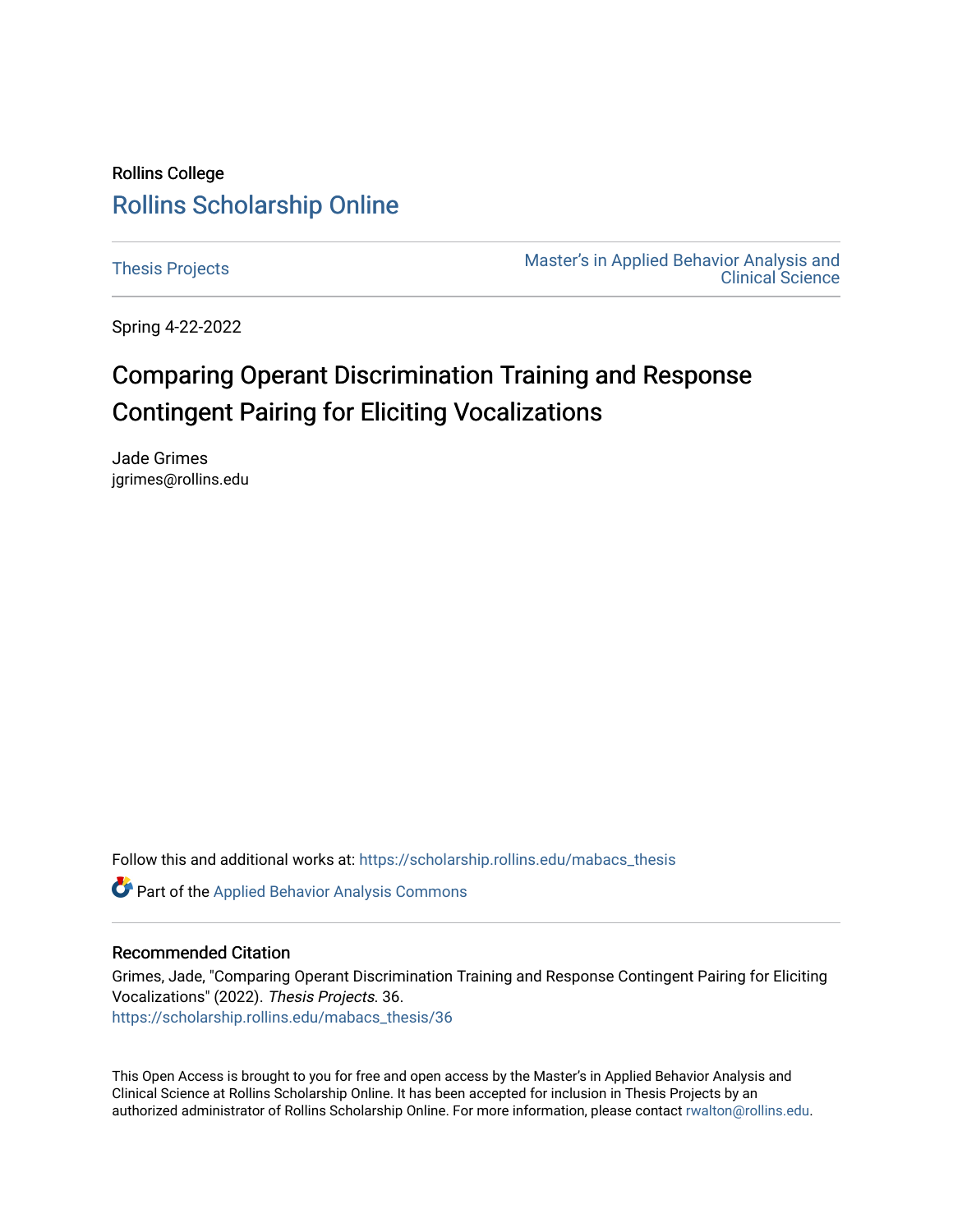# **Comparing Operant Discrimination Training and Response Contingent Pairing for**

## **Eliciting Vocalizations**

A Thesis by **Jade E. W. Grimes**

Submitted to the Faculty of the Department of Health Professions at Rollins College in Partial Fulfillment of the Requirements for the Degree of

MASTER OF ARTS IN APPLIED BEHAVIOR ANALYSIS AND CLINICAL SCIENCE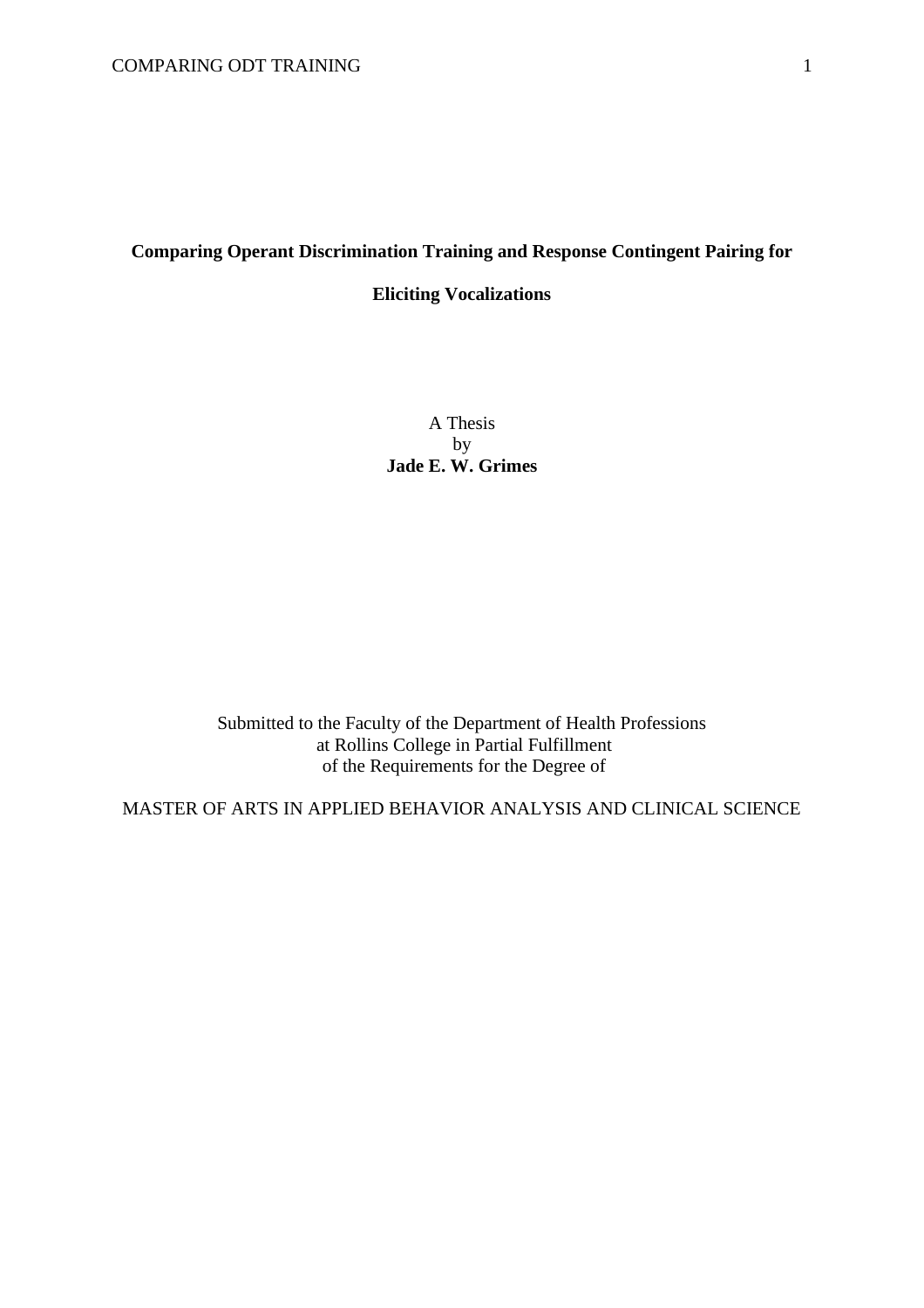# **Table of Contents**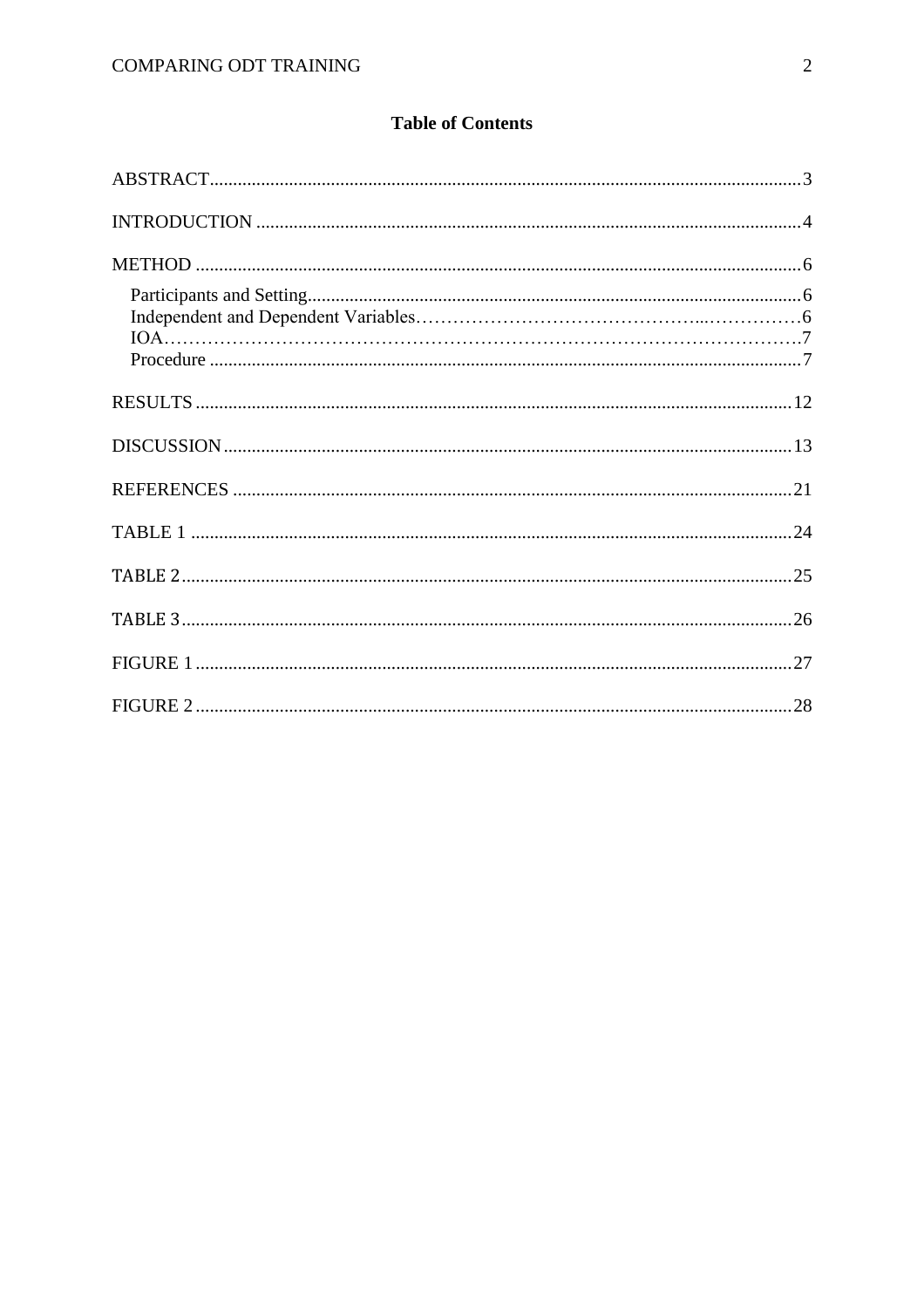#### **Abstract**

Delays to language acquisition can have negative impacts to a child's academic and social interactions. Stimulus-stimulus pairing (SSP) is a clinical procedure used to increase vocalizations by early language learners. Alternative interventions to SSP include response contingent pairing (RCP) and operant discrimination training (ODT). The results from previous research in RCP and ODT have limited benefit to clinical applications because verbal approximations were not reinforced, and they did not bring the vocalizations under stimulus control. The present study sought to evaluate the use of RCP and ODT to determine which intervention increased vocalizations. Two children aged 2- and 6-years-old, diagnosed with language delay and autism spectrum disorder, participated in each condition. The results were undifferentiated for both participants. Implications of this research are that some children may not immediately acquire the target vocal response at the start of the intervention. A potential reason why RCP worked for one participant over ODT may have been the response effort involved in ODT. Limitations include a lack of discrimination between conditions, the number of vocalizations presented in each trial, lack of EO, and allowing preferred items in the room. We also note that a lack of social interactions for the 2 year-old may have delayed language acquisition.

*Keywords:* autism spectrum disorder, language acquisition, operant discrimination training, response contingent pairing, stimulus-stimulus pairing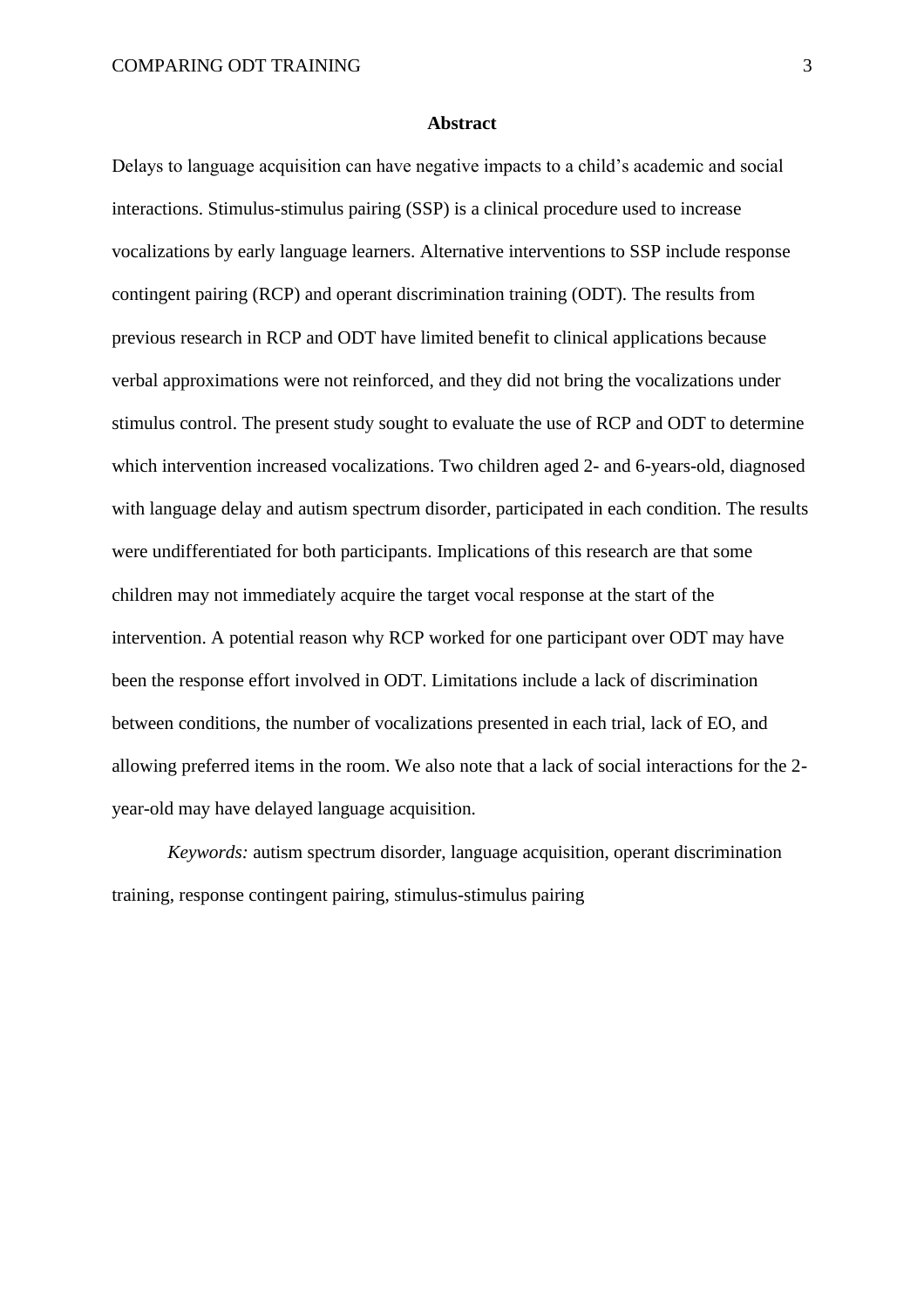# **Comparing Operant Discrimination Training and Response Contingent Pairing for Eliciting Vocalizations**

Young children start to engage in verbal communication and language within their first year of life in the form of babbling, verbal approximations, and simple words. However, if preschool children are not reaching these developmental milestones before entering school, it can have a negative impact on their education and social interactions with their peers. Setting the occasion for instances of vocalizations is a two-stage respondent conditioning process that ends in vocalizations functioning as conditioned reinforcers. In the first stage, the caregivers' vocalizations (motherese) are paired with unconditioned reinforcement (i.e., food or warmth). In the second stage, similar vocalizations by the child are elicited that now serve as conditioned stimuli that automatically reinforce verbal behavior (Sundberg & Michael, 2001).

A clinical procedure theorized to replicate this natural process is stimulus-stimulus pairing (SSP), where practitioner-emitted sounds are paired with the delivery of an unconditioned or conditioned stimulus. It is hypothesized that the speech acquires properties of conditioned reinforcement through the pairing procedure, resulting in automatic reinforcement of future utterances (Sundberg et al., 1996). Even though there is no contingency for the child to speak, SSP often increases production of speech sounds (Lepper et al., 2013). Although some researchers have reported a positive impact on vocalizations of individuals with and without a diagnosis of autism spectrum disorder (ASD; Carroll & Klatt, 2008; Lepper et al., 2013; Rader et al., 2014), others have reported no effects on vocalizations (Esch et al., 2009; Normand & Knoll, 2006; Rader et al., 2014; Yoon & Feliciano, 2007).

Response-contingent pairing (RCP) is a procedure based on SSP to increase vocalizations and establish vocalizations as conditioned reinforcers. In RCP, the pairing of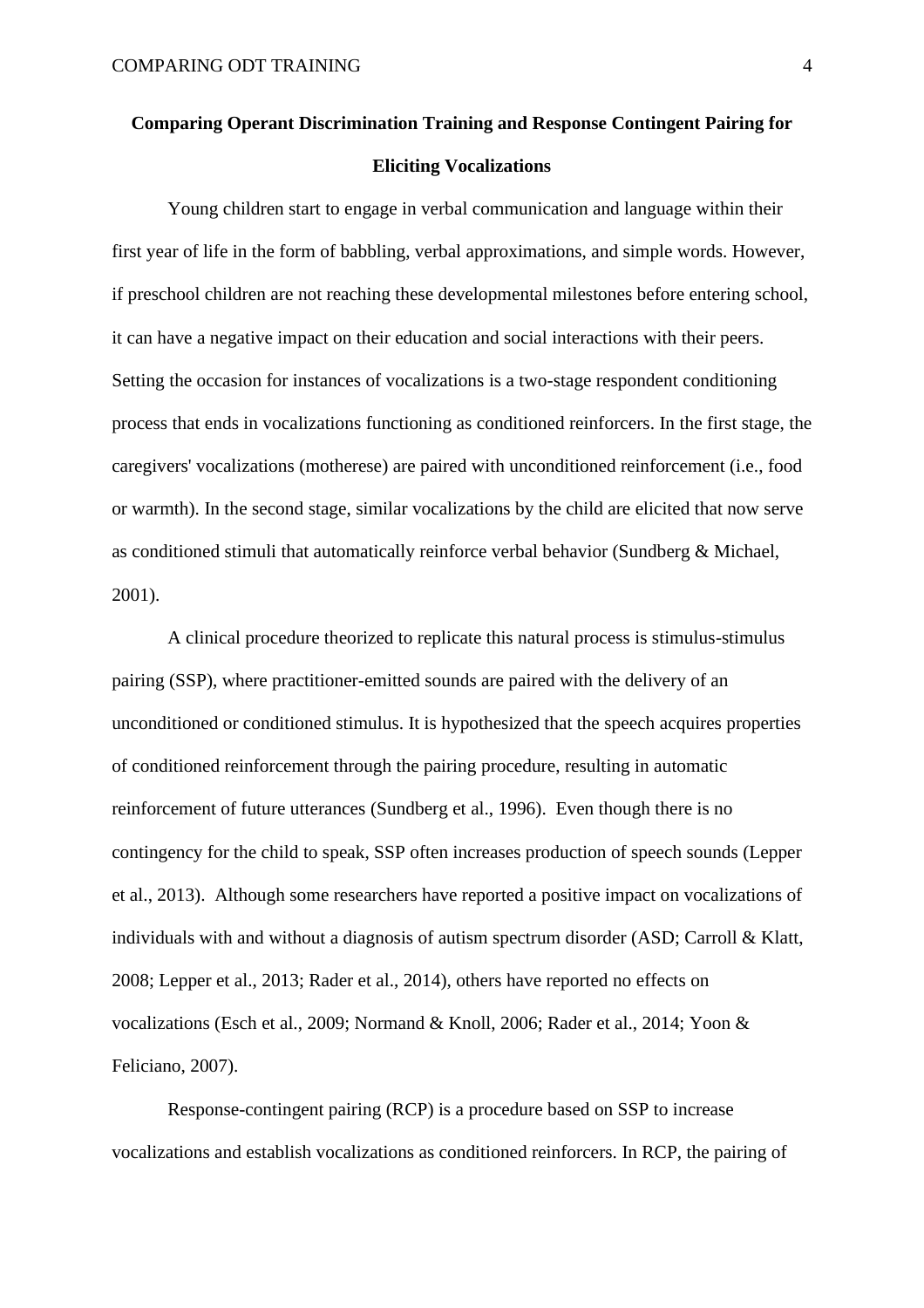the neutral stimulus (i.e., experimenter vocalizations) and the reinforcer is contingent on the response of the participant. Instead of using an observing prompt, as is often the case in SSP, a nonverbal response by the participant starts the pairing trials. Dozier et al. (2012) found that RCP was possibly more effective than response-independent pairing (RIP or SSP), but they did not compare results within participants. Lepper and Petursdottir (2017) found larger effects on target vocalizations and more reliable success of RCP than RIP. However, the researchers noted there was a potential sequence effect because RIP was always the second condition.

An alternative intervention to respondent conditioning procedures such as SSP and RCP is operant discrimination training (ODT), in which conditioned reinforcement is established when preferred stimuli are delivered contingent on a response when the discriminative stimulus  $(S<sup>D</sup>)$  is present. Respondent conditioning is at work in establishing the reinforcer, but operant conditioning is the primary conditioning process (Lepper et al., 2013). Holth et al. (2009) found that when they established visual and auditory stimuli as conditioned reinforcers, ODT established the stimuli more strongly than SSP. In a study completed by Esch et al. (2005), neither ODT nor SSP increased the vocalizations of the participants.

Lepper et al. (2013) also compared the rate of vocalizations of three participants with ASD using SSP and ODT. They found that the effects of ODT were similar to SSP, as both increased the target child vocalizations, but the participants preferred ODT to SSP. However, Lepper et al. noted increases in vocalizations in the SSP conditions were small in comparison to prior studies. They hypothesized the small increase could have been from the strict operational definition of the nontarget and target stimuli, which excluded counting verbal approximations to syllables. These results are not helpful for clinical applications of SSP or RCP because the researchers did not reinforce any verbal approximations or bring the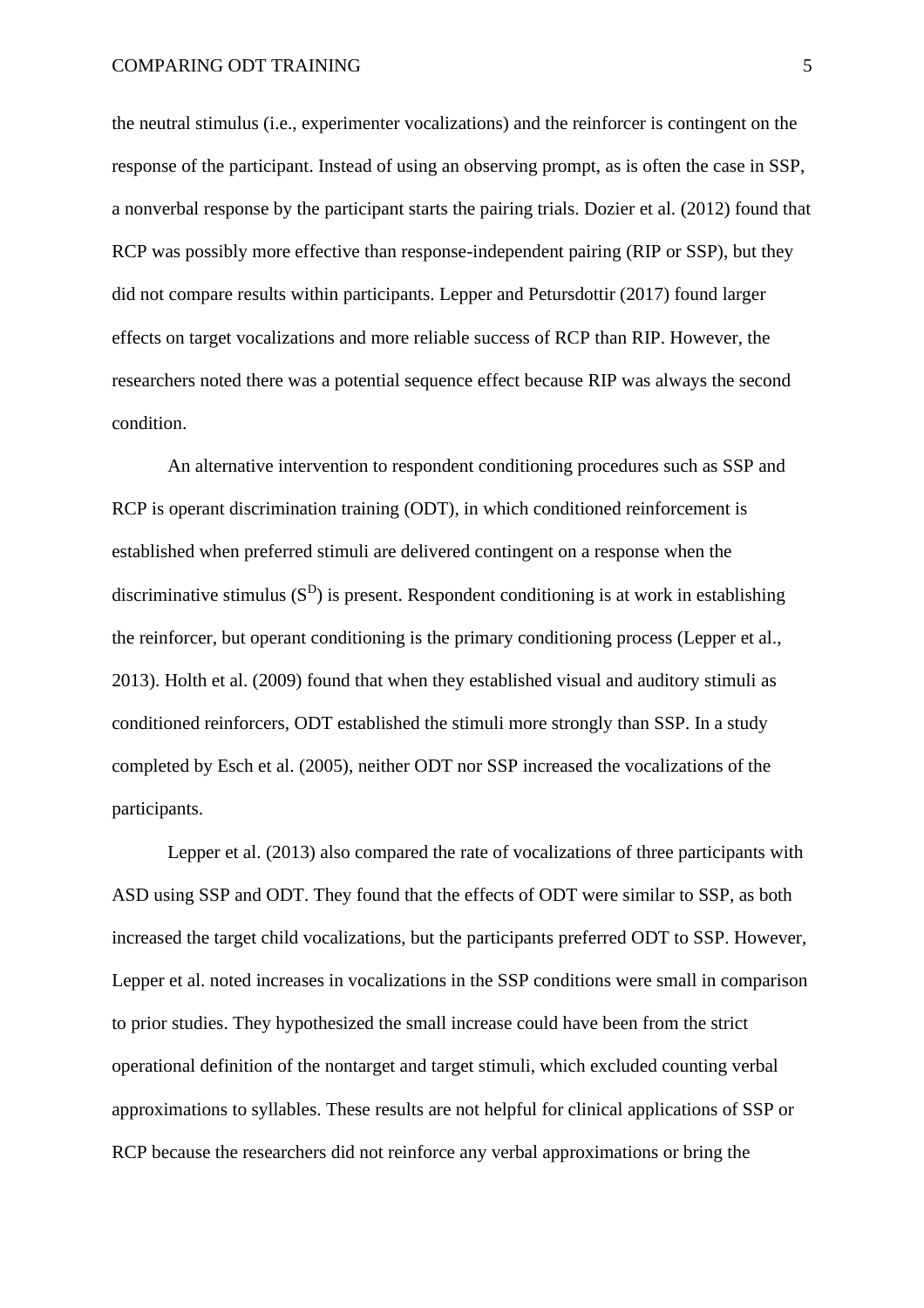vocalizations under stimulus control. Based on this limitation, the purpose of the current study is to systematically replicate the study by Lepper et al. by reinforcing verbal approximations and applying the RCP procedure used in Lepper and Petursdottir (2017). We propose that the methods in RCP should produce larger effects on child vocalizations than ODT because the participant must engage in an attending response before the experimenter vocalization is delivered (Hearst and Jenkins, 1974).

#### **Method**

#### **Participants and Setting**

The participants included two children between age 2 and 7 years who have a language delay diagnosis and scored between 0 and 19 on the Early Echoic Skills Assessment (EESA; Esch, 2008). This study excluded children over the age of 7 years, those that score above a 20 on the EESA, and/or those exhibiting severe problem behavior. The sessions took place in therapy rooms at a local clinic in central Florida with no other clients present.

## **Independent and Dependent Variables**

Practitioner vocalizations were presented throughout the sessions. The participants were each assigned a total of six novel and developmentally appropriate vocalizations (Kids Sense, n.d.), such as "mah," "boo," and "pay," presented in target trials or nontarget trials as described below. Table 1 includes the vocalizations that were included in the experiment. These vocalizations were chosen based on pre-experimental observations (see procedure below) and were developmentally appropriate based on the language developmental milestone of the child. In pre-experimental observations, the experimenter recorded the form and frequency of all the vocalizations emitted in each session to select the words or syllables to be presented in each condition for each child. The vocalizations selected were previously observed blends of words or vocal approximations from the observations.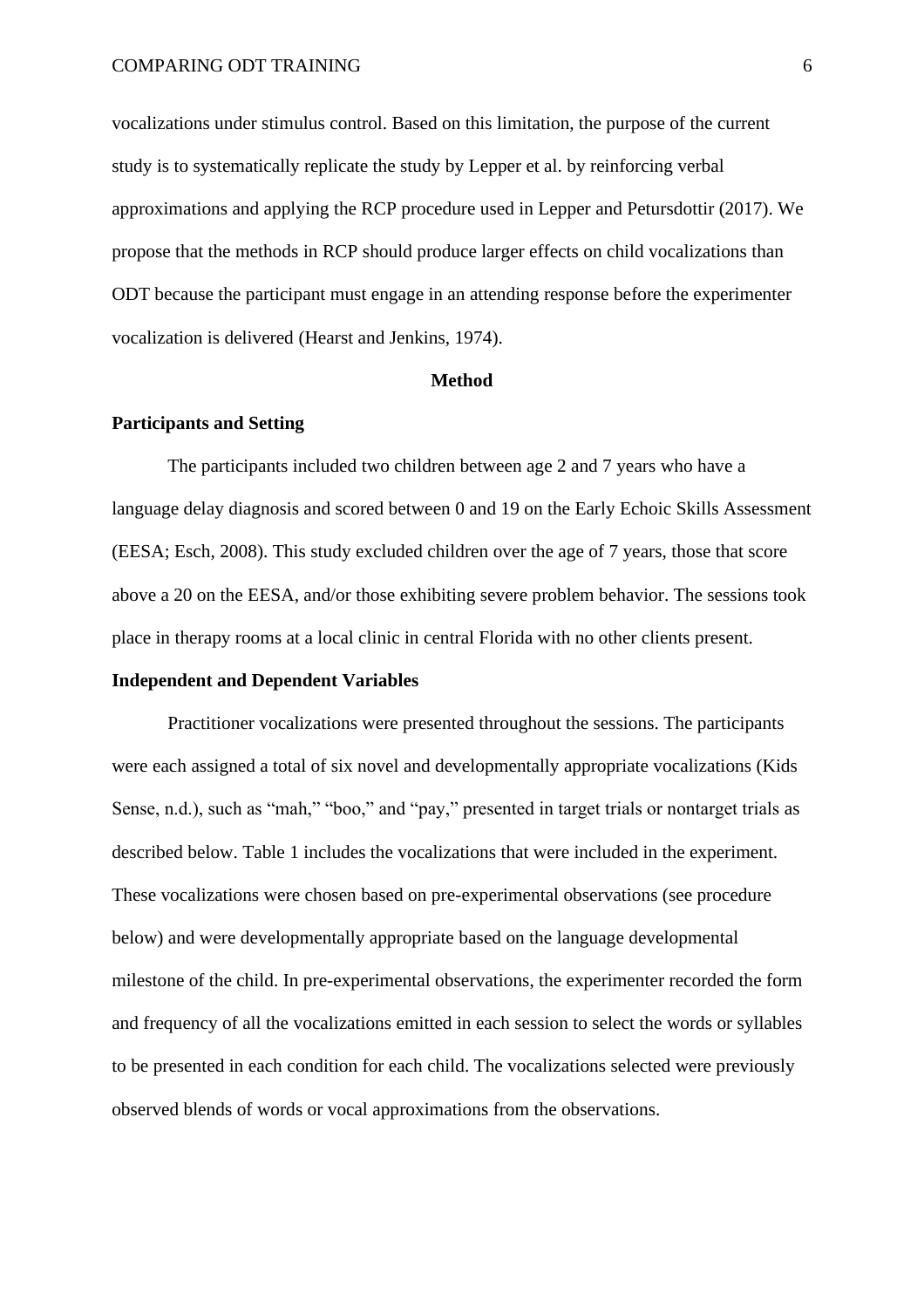The experimenter semi-randomly assigned the vocalizations for each participant in the target and nontarget trials (see Table 1). The dependent variable was the rate of child vocalizations that approximated the stimuli used in each condition. An example of an approximated vocalization is if the therapist presented the word "mah" and the participant said "mmm." The target response for the ODT trials was the participant raising one arm and the target response for the RCP trials was the child's vocalization(s) in the presence of the experimenter vocalization. Vocalizations were defined as the child opening their mouth and emitting sounds that had one-to-one correspondence to the vocalization by the therapist or sounds that had no one-to-one correspondence to the vocalization by the therapist. Vocalizations recorded throughout each condition included vocal protests, "ehhh," "ahh," different syllable and constant combinations, and ambulance sounds. Vocalizations were not recorded included responses made using an augmentative and alternative communication (AAC) device, laughing, coughing, sneezing, or screaming. Arm raising was defined as the child extending their arm and hand upwards into the air. This includes touching their head, patting their head, or extending their arm upwards. This does not include extending their arms to the right side near their hip and extending their arm to the left side near their hip.

## **Interobserver Agreement**

The experimenter independently collected data on the frequency of verbal responses for at least 25% of the sessions for each participant. They only scored the first 10 min of each 20-min or longer session. Interobserver agreement (IOA) was calculated using frequencywithin-trials agreement by recording vocalizations in intertrial intervals (ITIs). IOA was calculated by subtracting the number of ITI disagreements from the total number of ITIs. For each ITI with disagreement, the smaller frequency scored within that ITI was divided by the larger frequency and the quotient was added to the number of trials with agreement. The sum was divided by the total number of ITIs, and the quotient was converted to a percentage. The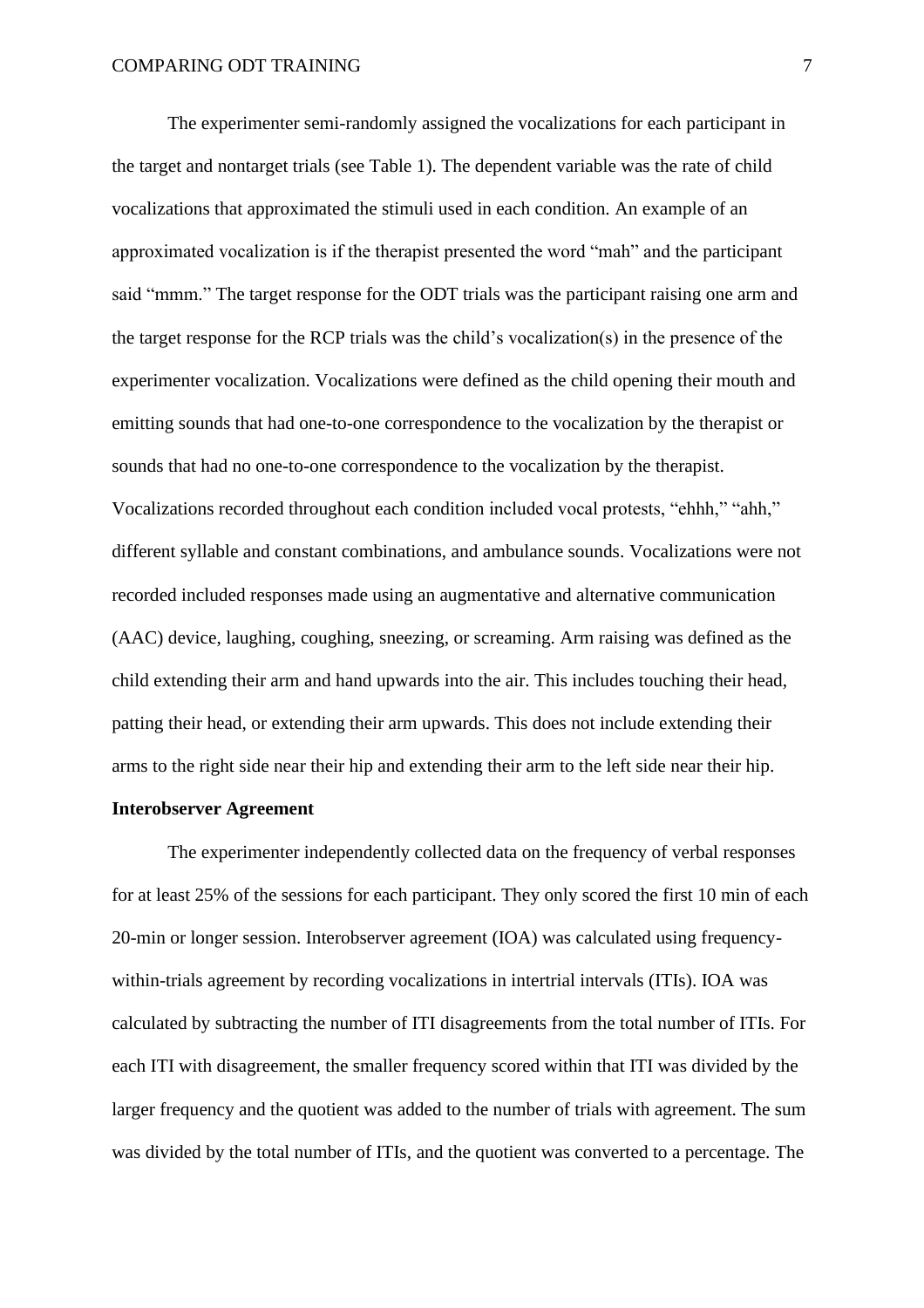researcher also collected point-by-point IOA data by on arm raising in ODT trials. This was calculated by dividing the number of intervals of agreement by the sum of intervals with agreement and disagreement and multiplying by 100. Mean IOA was 94% (range, 88% to 100%) for Aurora and 86% (range, 71% to 100%) for Jonah.

#### **Procedure**

#### *Design*

This study included an RCP condition, an ODT condition, and a control condition. The RCP and ODT conditions had a nontarget and target stimulus associated with the absence or delivery of reinforcement, respectively, but the control condition only had a nontarget condition. An adapted alternating treatments design (Sindelar et al., 1985) was used to compare the effects of RCP, ODT, and the control conditions.

# *Participants*

Three participants were recruited for this research. One participant acquired an echoic repertoire before the start of the button press training and scored above a 19 on the ESSA. Therefore, he was disqualified from the study.

Aurora was a 2-year-old female diagnosed with ASD and language delay. She attended a local ABA clinic in Orlando, FL four times a week for two- to three-hour sessions. At the time of the research, her therapy goals included mand training in the form of signlanguage. During the two observation periods, she emitted some spontaneous vocalizations that included "nonono," "dadada," "mmmm," "nnnnn," "bababa," and glottal sounds. Her parents listed her preferred foods as dried mango, strawberries, peaches, candy, cookies, and other sweet foods. At the time of the experiment, her main form of communication was sign language and PECS. She was acquiring signs and PECS for edible items and tangible items such as bubbles and toys.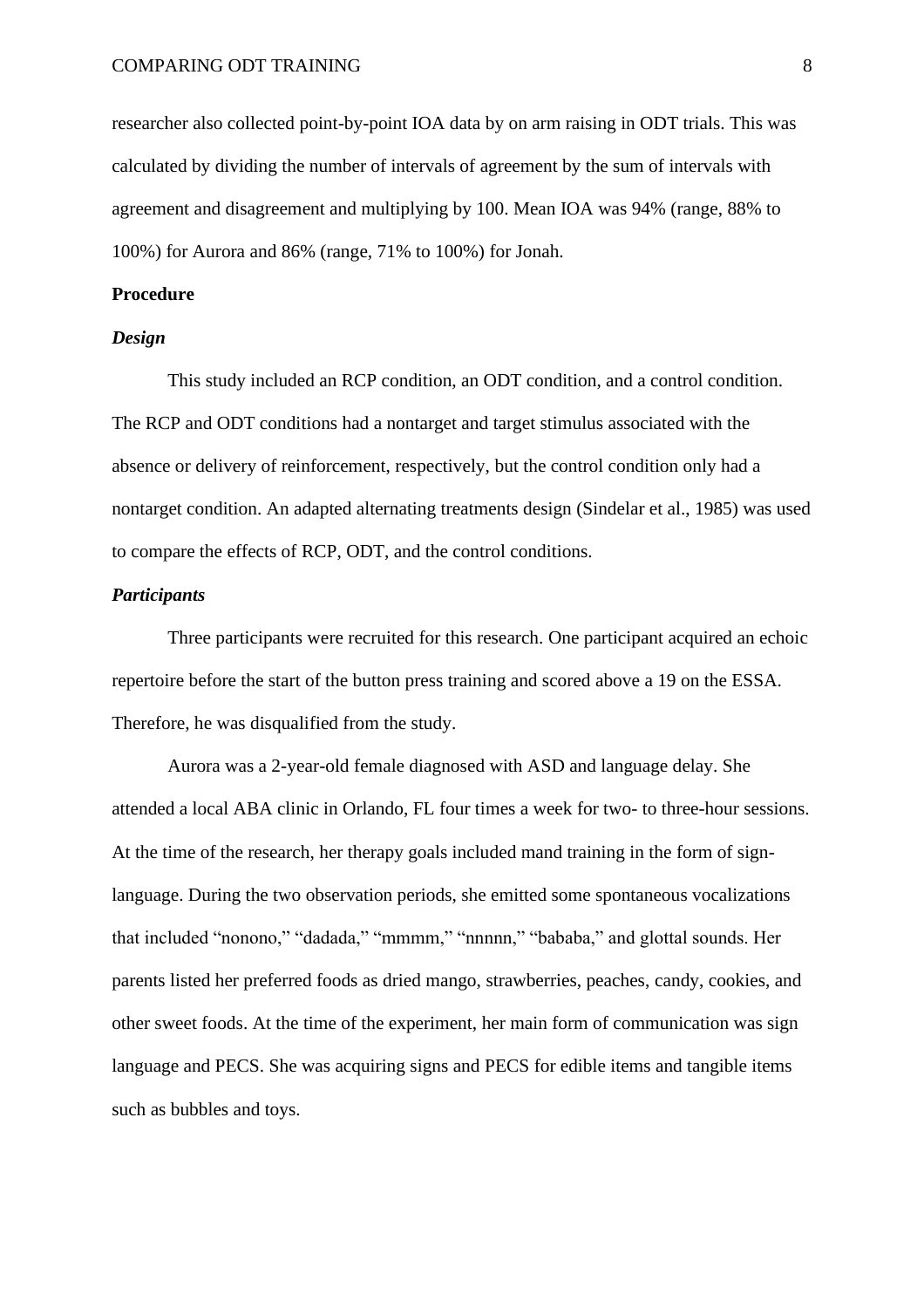Jonah was a 6-year-old male diagnosed with ASD and language delay. He attended a local ABA clinic in Orlando, FL four times a week for five- to seven-and-a-half-hour sessions. At the time of the research, he used an iPad with an AAC program to communicate his needs. His treatment goals included mand training using the AAC software. He emitted a few spontaneous vocalizations that included "hihi," "aye," screams, imitating an ambulance siren, and "yeaaaaa". Due to his limited history of early intervention and limited repertoire of skills, he was included in the research. His mother listed his preferred foods as pepperoni slices, salads, green peppers, Pez candy, and salad toppers from Chick-fil-a©. At the time of the study, his main form of communication was through an AAC device where he could request food, items, being picked up, and leaving an area.

## *Pre-Experiment Observation*

Observation periods allowed the experimenter to gather information about the participant and to identify novel and possibly existing vocalizations for the RCP and ODT target and nontarget trials. Participants engaged in multiple activities and could interact with the experimenter if they were motivated to do so. During an observation period, the experimenter recorded the form and rate of each spontaneous vocalization emitted. This information was used to select novel target and nontarget vocalizations for each condition. The observation sessions were conducted in 10-30 min sessions for two days.

## *Preference Assessments*

Before starting the next conditions, the researcher provided the caregivers with a Revised Reinforcer Assessment for Individuals with Severe Disability (RAISD; Fisher et al., 1996) to identify potential edible reinforcers in the preference assessment. After the revised RAISD was completed, we conducted either a forced-choice preference assessment (Derby et al., 1995) or a multiple stimulus with replacement assessment (DeLeon & Iwata, 1996) to identify the individual preferences of each participant. This was determined by the therapist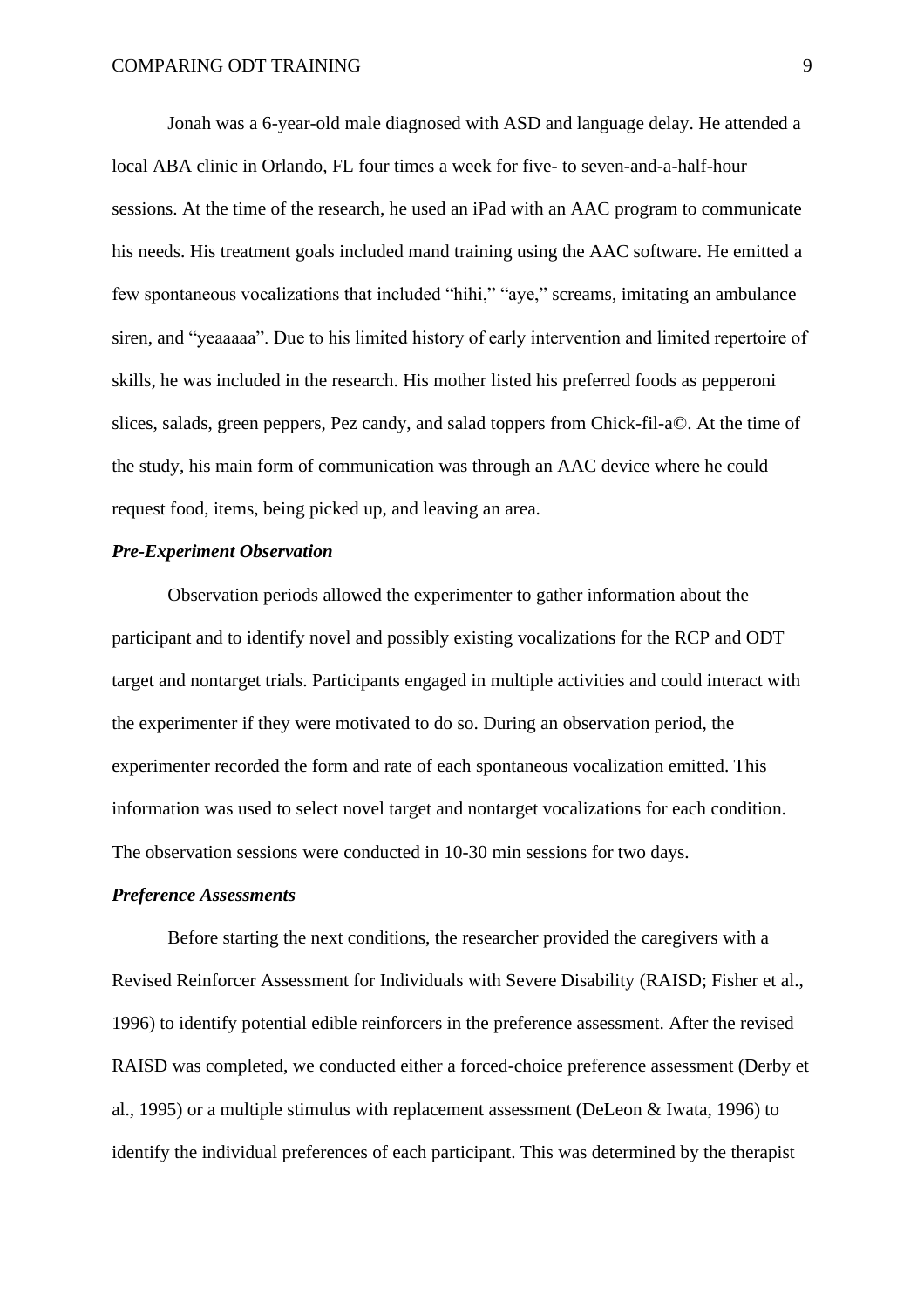running the session based on what was available to the participant. The edible reinforcers were provided by the caregivers to be used for experimental and therapy sessions only.

## *Therapist Training*

One board certified behavior analyst (BCBA), one registered behavior technician (RBT), and two board certified assistant behavior analysts, (BCaBAs) were trained on the procedures for target and nontarget ODT, RCP, and control conditions. Each BCBA, BCaBA, and RBT was trained using behavior skills training to 100% mastery for three trials. Supplementary videos were also created for Jonah's therapists.

## *Button-press Training*

The purpose of this training was to teach the participants that pressing the button would deliver one of their preferred items. It was based on the procedure used by Lepper and Petursdottir (2017). The button-press response was used to indicate that the participant was attending to the environment. Before the training started, the experimenter placed the highestpreferred stimulus on the floor, out of reach but within the visual field of the participant. The button was placed on the floor or on a table, within reach of the participant. The participant initiated the trials by reaching for the button or the preferred item. If they reached for the item, the experimenter physically blocked them from accessing it. Each trial consisted of the participant either independently pressing the button or receiving a prompt to do so. The experimenter used most-to-least prompting if the participant did not independently respond within 10 s of the start of the trial. Independent and prompted responses resulted in the immediate delivery of the item. The mastery criteria to end button-press training was the participant engaging in 10 unprompted responses in a row for two successive sessions.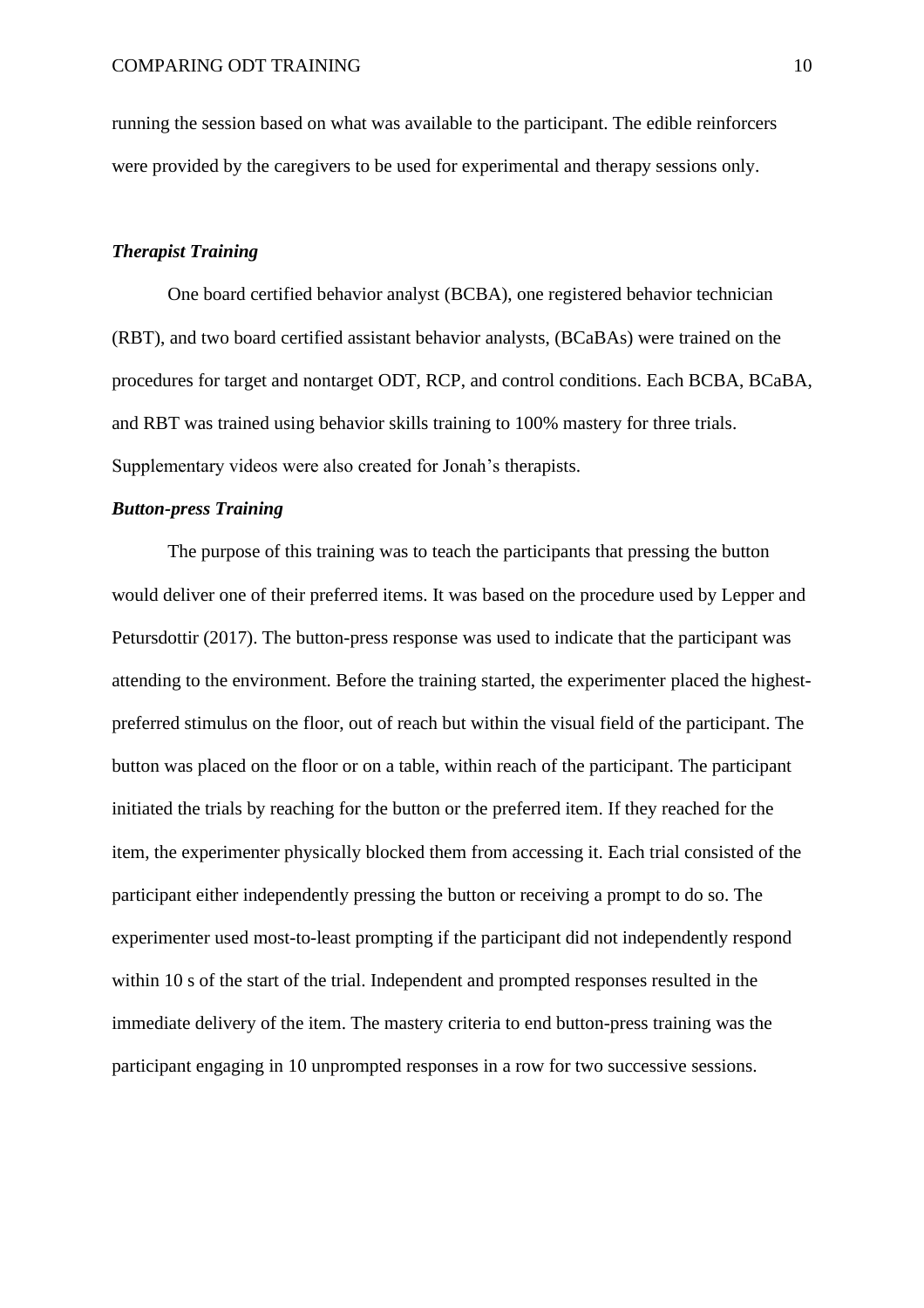### *General Procedure*

Each session lasted approximately 20 min and consisted of 10 target and 10 nontarget trials that were delivered in a semi-random order. The semi-randomization of trials limited presentations of the same vocalization to no more than three times in a row. Each session was ODT, RCP, or control. The order of the trials was determined using a random number generator. [The number that appeared the most often out of three trials was selected, along with the condition to which it corresponded.] The trials in all conditions included an ITI of between 40 to 80 s (see Table 2) to make the reinforcement rate equal and unpredictable across conditions. In the control condition, we provided reinforcement 20 s after the presentation of the experimenter vocalization. In the target trials, the participants had longer ITIs than those used by Lepper et al. (2013). da Silva and Williams (2020) recommended this as a best practice SSP because longer latencies between trials resulted in more conditioned responding in basic autoshaping research.

Target and non-target vocalizations were randomly assigned to each condition (see Table 2). The highest preferred reinforcer selected from the initial preference assessment results were delivered immediately after the experimenter vocalization. The participant received a small piece of an edible. After the participant received the reinforcer, the ITI started. In the nontarget trials, the experimenter vocalization was presented, and no consequences were delivered. The researcher advised the caregivers of the participants to exclude the use of the highest preferred reinforcers and target word outside of the protocol to maximize the effectiveness of the procedure. The rate of reinforcement was calculated to determine that reinforcement was being distributed equally across trials. Any verbal approximation to the target vocalization was recorded.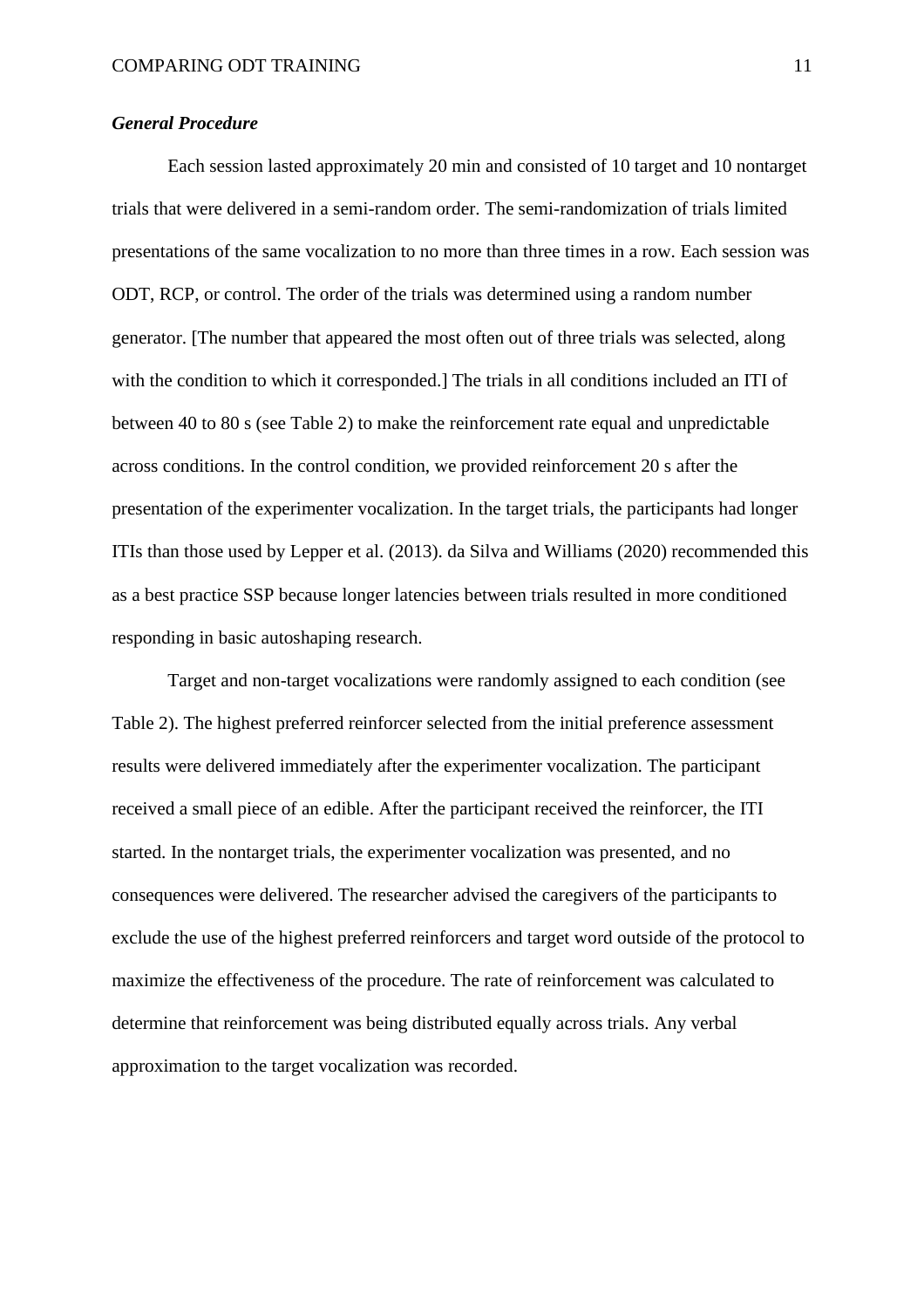#### *ODT*

In ODT sessions, when the target vocalization was presented, if the participant engaged in the gross motor response of arm raising it was reinforced. If the participant performed this movement during the target auditory response, the participant received the reinforcer. If they did not complete the action during the target vocalization, then the experimenter provided a full physical prompt before delivering the reinforcer. The therapist ignored the gross motor response if it occurred in the nontarget vocalization trials but recorded it just the same.

#### *RCP*

In the RCP condition, the target vocalization was paired with the reinforcer and the experimenter vocalization. The trial started with the experimenter placing a button within reach of the participant and then waiting for the participant to press it. If the button was not pressed within 1 min, then the experimenter briefly removed the button and then placed it back in front of the participant. When the participant pressed the button, the experimenter presented the vocalization once, using motherese. In the target trials, the experimenter presented the target vocalization and immediately delivered the reinforcer on the last syllable/syllable combination presentation.

## *Control condition*

The control condition was similar to the control condition implemented by Lepper et al. (2013). Experimenter vocalizations were emitted using the same ITIs as the other conditions, but the reinforcer was delivered 20 s after the experimenter vocalization. This was used to control for potential adventitious reinforcement (see Table 3). The nontarget control trials were conducted the same way as the nontarget trials in ODT and RCP. There were no contingencies for the vocalizations that occurred in the nontarget control trials.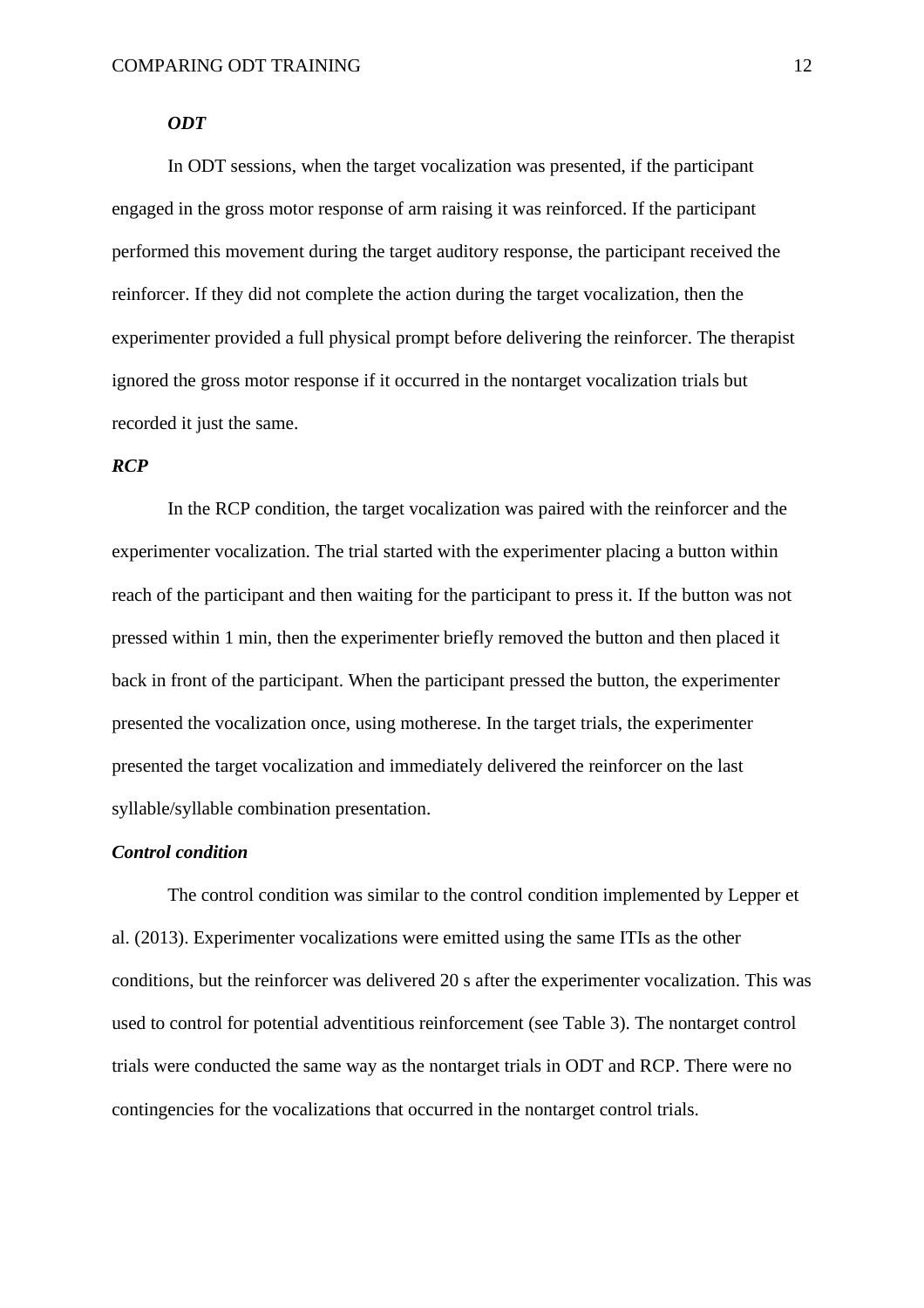#### **Results**

The results of the ODT, RCP, and control trials are displayed in Figures 1 and 2. Figure 2 is a subset of Figure 1. For each figure, the dependent variable was the rate of vocalizations for each participant. For Aurora in Figure 1, there was a highly variable responding in each condition. Target ODT ( $M = 0.32$  responses per min) and nontarget ODT  $(M = 0.33$  responses per min) produced a slight increase in vocalizations relative to the control condition. Target RCP ( $M = 0.49$  responses per min) had a slightly larger effect on vocalizations than target ODT ( $M = 0.32$  responses per min). However, rates of vocalizations in the target control condition ( $M = 0.58$  responses per min) were higher relative to the target RCP trials ( $M = 0.49$  responses per min). For Jonah, in Figure 1, there were lower rates of vocalizations in the target control (*M* = 0.29 responses per min) relative to the target ODT (*M*  $= 0.38$  responses per min) and to the target RCP ( $M = 0.58$  responses per min) conditions. Overall, the target RCP condition  $(M = 0.58$  responses per min) had a higher rate of vocalizations compared to the target ODT condition  $(M = 0.38$  responses per min). However, there was no consistent difference between the rate of responding in both conditions.

For Aurora in Figure 2, the nontarget RCP condition  $(M = 0.35$  responses per min) had the highest average rate of vocalizations compared to the other conditions. The nontarget control ( $M = 0.14$  responses per min) exceeded responding in the target ODT ( $M = 0.24$ ) responses per min) but the target RCP (*M* = 0.07 responses per min) and the target control (*M*  $= 0.07$  responses per min) was undifferentiated. Jonah's results in Figure 2 show there are similar rates of vocalizations relative to Figure 1 for the first two sessions of nontarget RCP  $(M = 0.49$  responses per min), target RCP ( $M = 0.52$  responses per min), nontarget ODT ( $M = 0.52$ ) 0.30 responses per min) and target ODT (*M* = 0.33 responses per min). The target control (*M*  $= 0.13$  responses per min) was slightly higher than the nontarget control ( $M = 0.06$  responses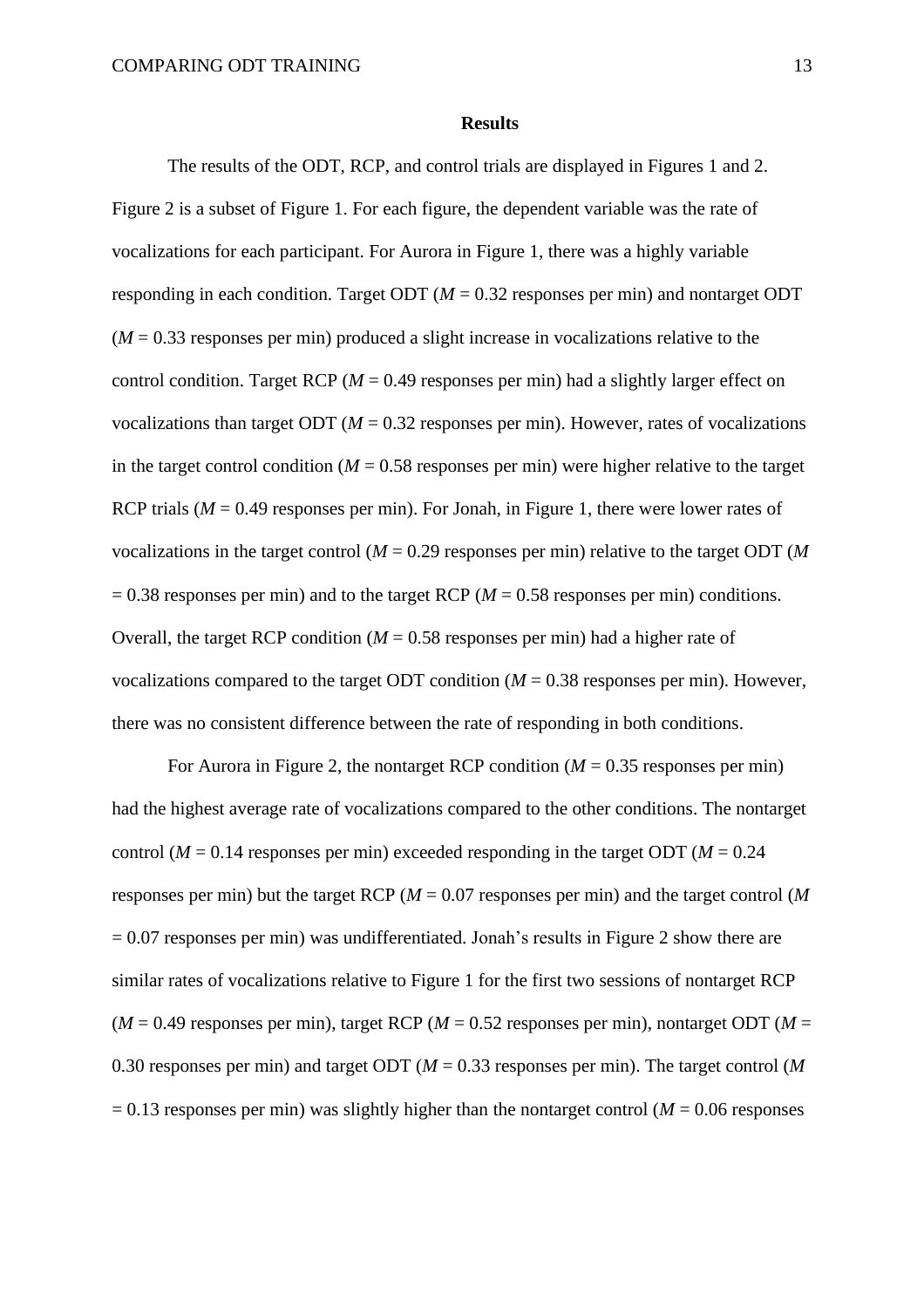per min) but the rate of vocalizations in session 7 and session 8 decreased to zero for target ODT and near zero for the nontarget ODT (0.04 responses per min).

#### **Discussion**

We questioned whether ODT or RCP would increase target vocalizations for the participants. The results do not support the hypothesis and the findings from previous research on RCP and ODT because it did not provide evidence that RCP was an effective procedure for some young children with limited echoic repertories. The ODT condition and the RCP condition did not consistently increase the target vocalizations for either participant. Also, the rate of vocalizations was not differentiated for each participant. For example, In Figure 1 and 2, while the average rate of responding was higher in the nontarget and target RCP compared to the nontarget and target ODT, Aurora did not show differentiation in the rate of responding between the ODT and RCP conditions. These results may have been due to overshadowing effects from the presence of highly preferred food and toys in the environment. While these results did not support previous findings that RCP could be an effective procedure, the results were similar to the results from Lepper et al. (2013) with one of their participants' rate of responding was not consistently different across conditions. For example, in their study, Jonas, had achieved discrimination between the conditions but there was no difference in the rate of responding between the ODT and SSP conditions.

The average rate of the vocalizations in the pre-session observations was higher than the average rate of vocalizations in the target RCP, nontarget RCP, target ODT, nontarget ODT, target control, and nontarget control for both participants. For Aurora, the average rate of vocalizations was 1.34 per min and for Jonah, the average rate of vocalizations was 1.03 per min. These observations occurred at different times of the day and both participants were allowed to leave their designated therapy room. This may have been due to mand training occurring during each observation session. It may also be due to access to other reinforcers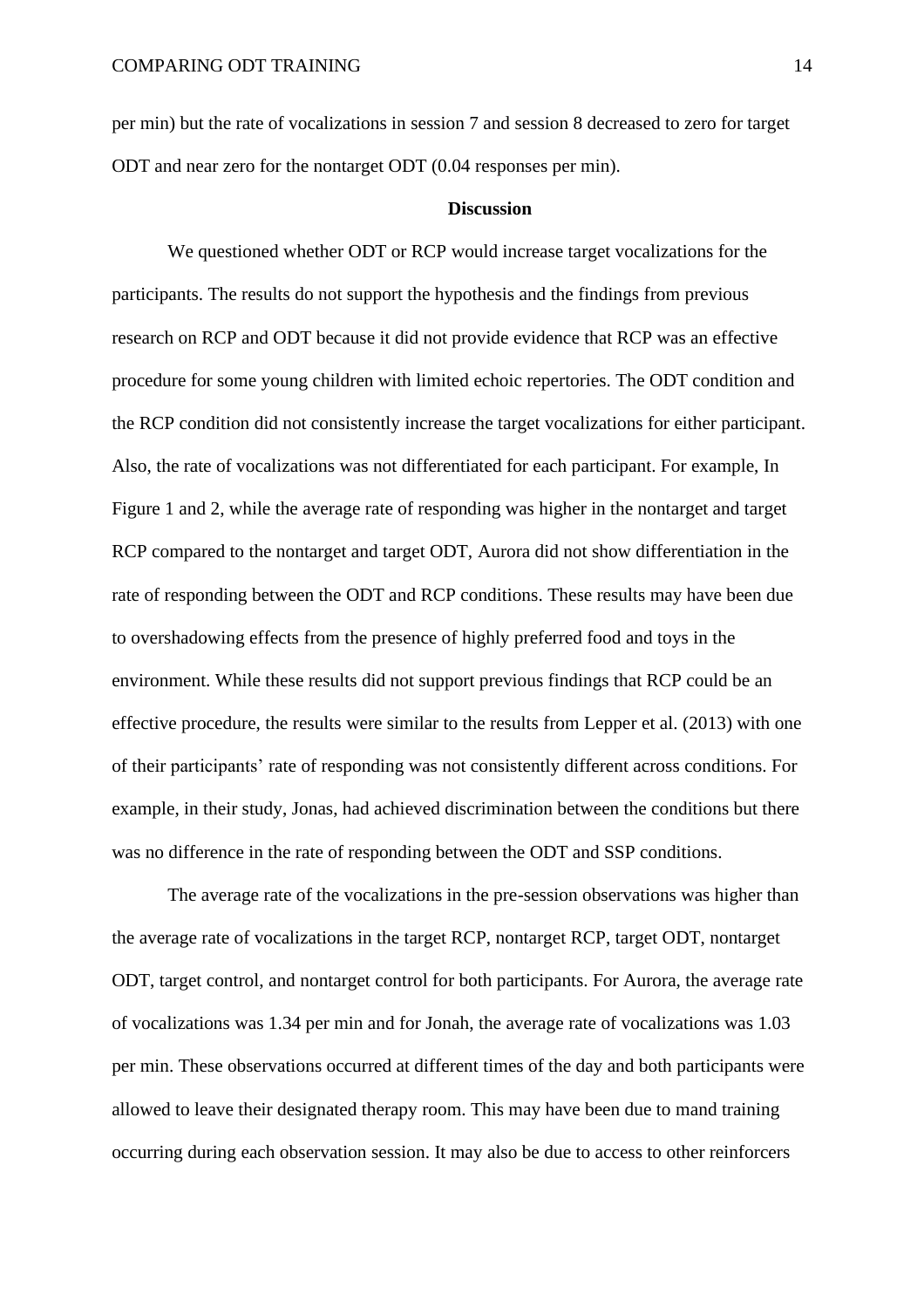outside of the therapy room, such as access to other people and access to different locations in the clinic. Based on these average rates in these observations, cannot conclude that RCP and ODT had an effect on each participant's rate of responding.

The implications of these results are important to the growing body of research in RCP and ODT because it provides evidence some children do not immediately acquire the target vocalizations. Aurora and Jonah did not emit any target vocalizations in either the RCP, ODT, or control condition. Previous research has supported this as in Lepper et al. (2013), over 40 trials were necessary for the youngest participant, Jonas, to emit any target vocalizations. This was also found in the results from Lepper and Petursdottir (2017) as it took seven sessions for their participant Ken to engage in any echoic responses. These findings add to the relevance of using RCP and ODT as a clinical procedure that needs to be individualized to each participant and may take extra time for some children.

There is one potential reason that RCP produced slightly larger effects on vocalizations for Aurora than ODT based on the results from Figures 1 and 2. The reason could be that the attending response required in RCP was a less effortful response than ODT. The attending response in RCP was used as a contingency for the participant to respond to the experimenter's vocalization. Hand raising was more effortful for the learner, as evidenced by the number of prompts needed to raise their hand. In each session, therapists on both therapy teams had to use full-physical and partial-physical prompts to raise their arms. When the experimenter conducted a session for Jonah, he only patted his head. While this was counted as an independent trial for the sake of research purposes, there was no one-to-one correspondence to the imitative response.

It is important to note that problem behavior occurred during the experimental sessions and during his regularly scheduled therapy time for Jonah. He engaged in selfinjurious behavior in the form of head hitting, negative vocalizations, vocal protests, and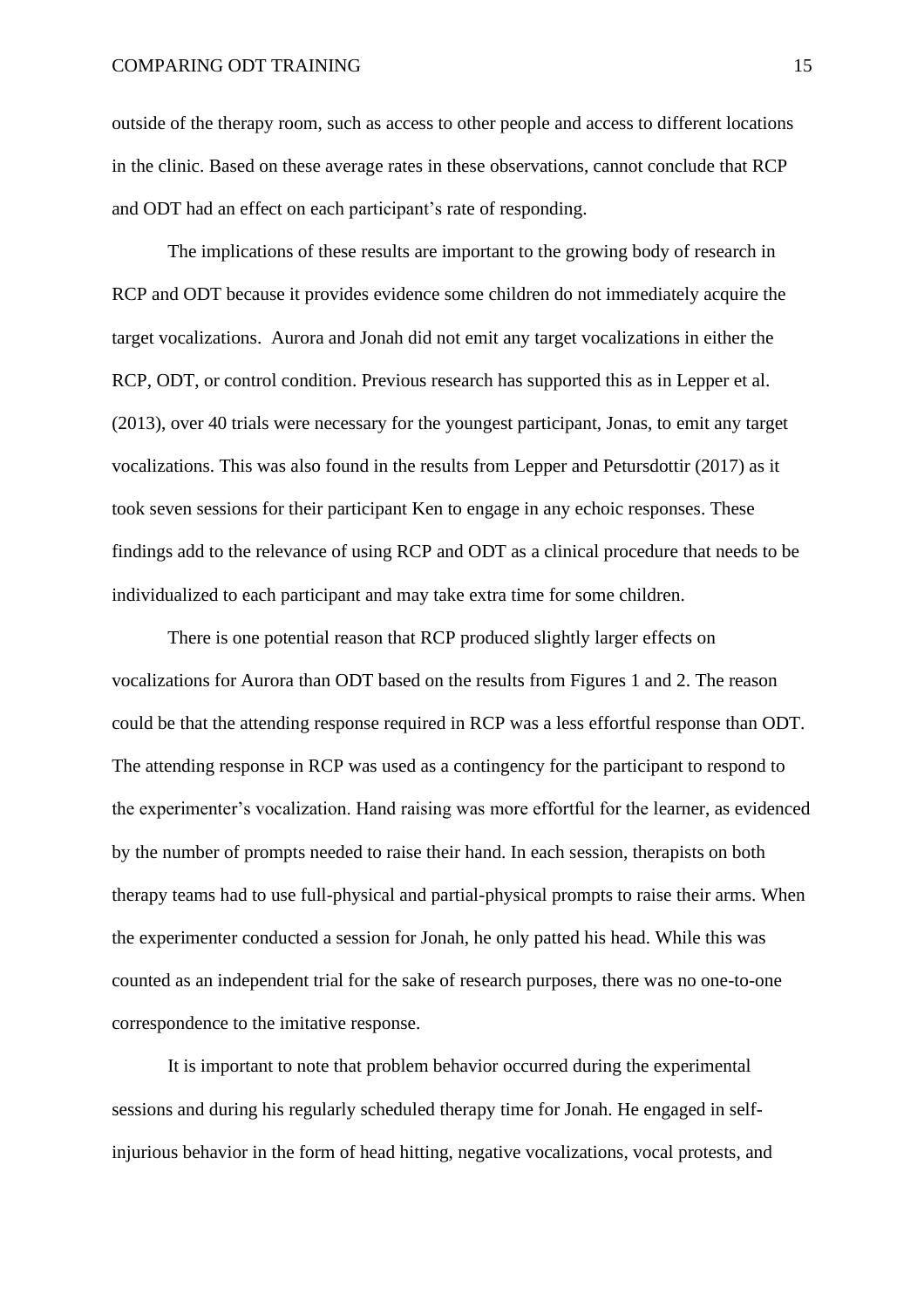#### COMPARING ODT TRAINING 16

elopement that was hypothesized to be maintained by negative reinforcement. This may have interfered with the acquisition of the target vocalizations because these behaviors had a longer history of reinforcement and had a lower response effort than emitting target vocalizations. These target behaviors also served as removing assent from participating in the experimental condition for the day.

It is also important to note that neither participant emitted the target or nontarget vocalization in either condition. Jonah had vocally approximated "hah" by saying "ahh" and Aurora had vocally approximated "mah" by saying "mmm." This may have been due to the limitations presented below or due to the difficulty of the words that were selected. Lepper et al. noted that they did not observe any effect on the verbal behavior of their participant, Colin, and hypothesized that the words from Set 1 may have been too difficult for him to emit. This was supported by the effects they observed in Set 2, since the rate of target vocalizations did increase.

A limitation of this research includes the possible lack of discrimination by the participants between conditions. As evidenced by the results from both participants, the conditions were not easily discriminated by the participants. The presentation of reinforcement and the presence or absence of the button were not salient to the participants. It was also observed by the experimenter and other therapists that Jonah overgeneralized the button pressing response and hand raising to all the conditions.

Lepper and Petursdottir (2017) speculated that the target and non-target vocalizations served as discriminative stimuli indicating the presence or absence of reinforcement. However, vocalizations did occur in nontarget conditions and at higher rates than the target conditions for both participants. Jonah may have engaged in vocalizations because the presence of food during the nontarget trials may have served as an establishing operation for food that was not delivered. These responses, then, could have served as mands. For example,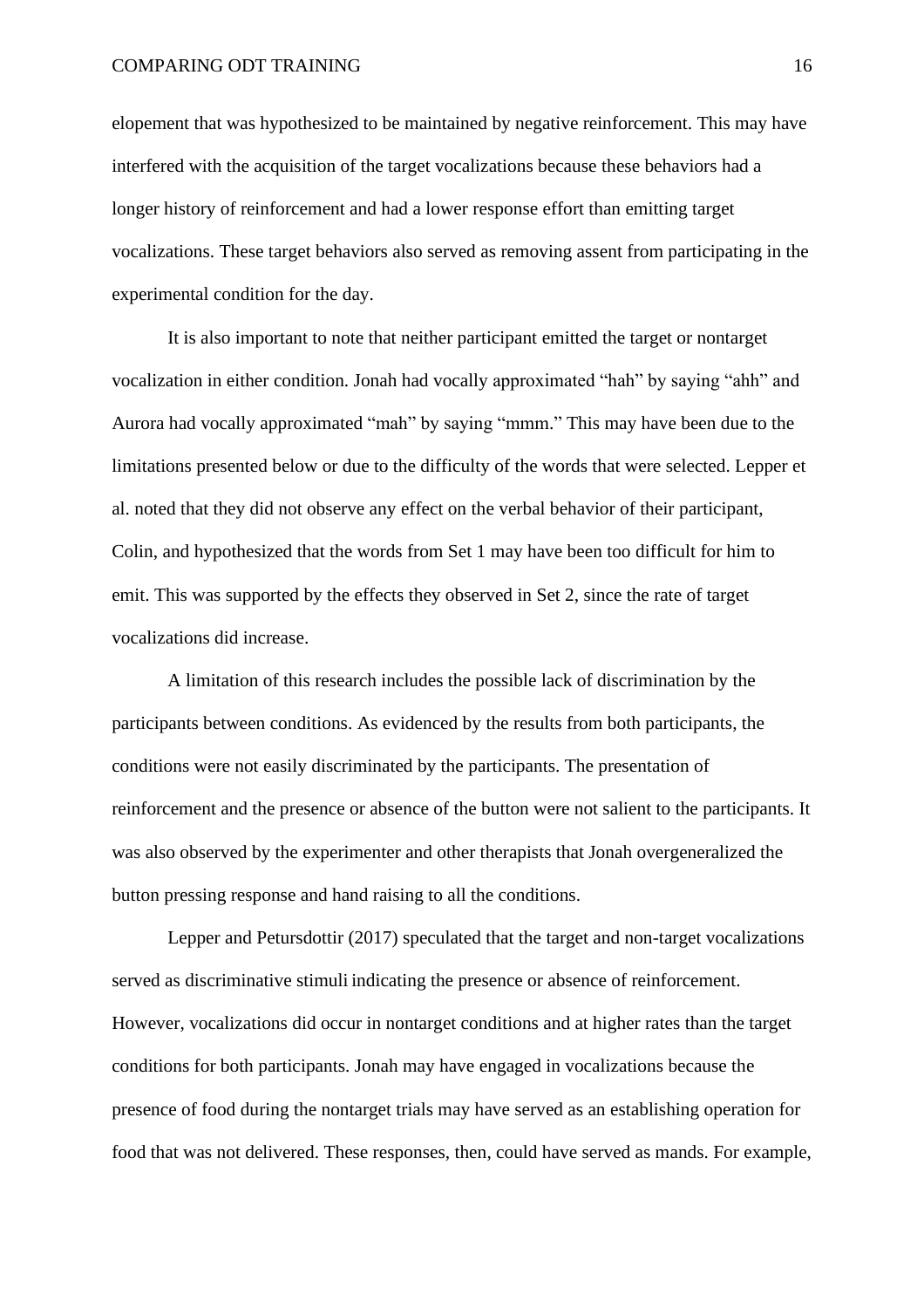it was observed that Jonah would mand for the highest preferred edible (i.e., green peppers or pepperoni) during the nontarget trials. For Aurora, her vocalizations during each condition may have been automatically reinforced while she was consuming the reinforcer. The therapist conducting most of her sessions did note that Aurora engaged in vocalizations while she was chewing the food.

Lepper et al. (2013) did present three to four different colored papers that were correlated to the ODT, SSP, and control conditions through discrimination aids. They used these colors to conduct a preference evaluation of each condition for the participants. Using this procedure enhanced discrimination between each condition as their results showed that two participants preferred the ODT condition over the control condition. Future research should focus on creating salient stimuli to discriminate each condition. This may help participants respond to each condition to decrease responding in nontarget conditions and increase responding in target conditions.

A limitation based on the clinic where the experimental sessions took place was that there was a potential lack of establishing operation in place during each session. In each experimental session, edible reinforcers were used but these edibles were also used during their therapy sessions. The experimenter did not have control over the edibles that were brought to the clinic and when they were presented. For example, cookies that were used in Aurora's mand training sessions were also used in her ODT, RCP, and control sessions. This may have created an abolishing operation to emit the target vocalization.

Another limitation from the clinical site was that multiple implementers were used for each participant. The people implementing each procedure were members of the participants' therapy team. The implementers also changed from session to session based on who was scheduled to be with the participants for that day. This may have caused a blocking effect as the mand training may have blocked the acquisition of the target vocalizations in each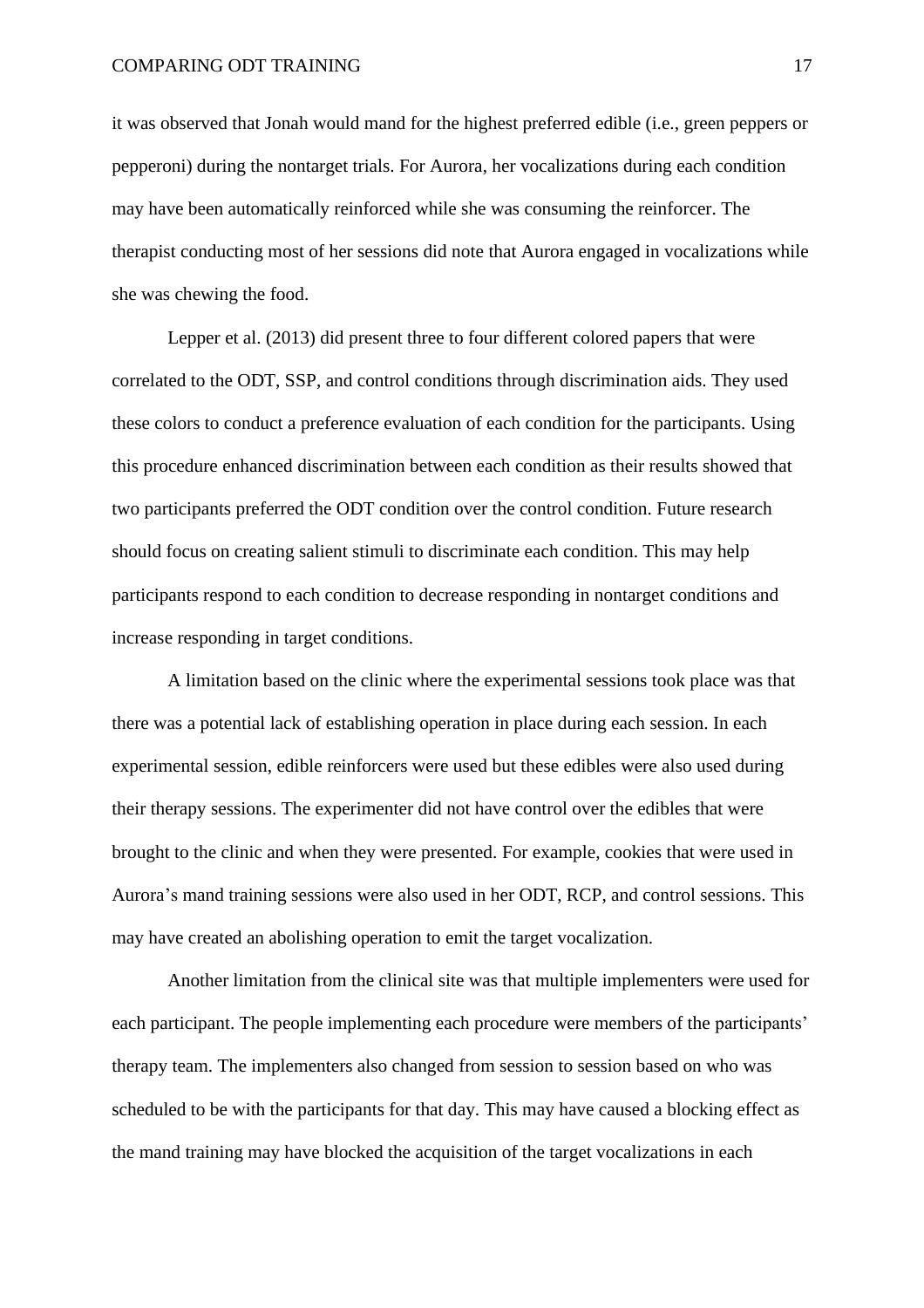condition. Before the start of the research, both Aurora and Jonah had started mand training with their respective BCBAs using either a PECS board (Aurora) or an AAC device (Jonah). Mand training was still in their therapy sessions, so the mand training and the RCP, ODT, and control conditions being run during the sessions may have caused the emitted vocalizations to remain ineffective as a conditioned stimulus even though the vocalizations and the mands had a contingent relation to the edible reinforcers. It was also noted that the implementers also did not run each session at the same time each day due to the availability they had each session. For example, one therapist may have had Jonah for only 30 minutes on one day, so a therapist that had him for 2 hours later in the day would have the time to run his RCP session for the day.

The last limitation based on the clinic setting was that no treatment integrity data were calculated. This type of data collection would have analyzed if the procedure was being performed correctly by each therapist and could have helped the experimenter correct any procedural drift. While there were contingencies for the behavior analysts at the clinic to collect treatment integrity, the contingencies in place for the experimenter to collect treatment integrity were lacking. As mentioned before, the experimenter was not on the therapy team of either participant. Treatment integrity could not be collected in-vivo nor after the session was completed. Researcher assistants and thesis committee chairs associated with the college were unable to score IOA or treatment integrity data from the recorded sessions. It was also logistically difficult for them to come in to collect the data as each session was conducted at different times for each participant. While the experimenter was able to collect IOA data, there was limited time to collect treatment integrity data as it was time-intensive to collect the IOA data.

The other limitation was that only one vocalization was presented in each trial. Presenting only one vocalization may have hindered the acquisition of the vocalization. da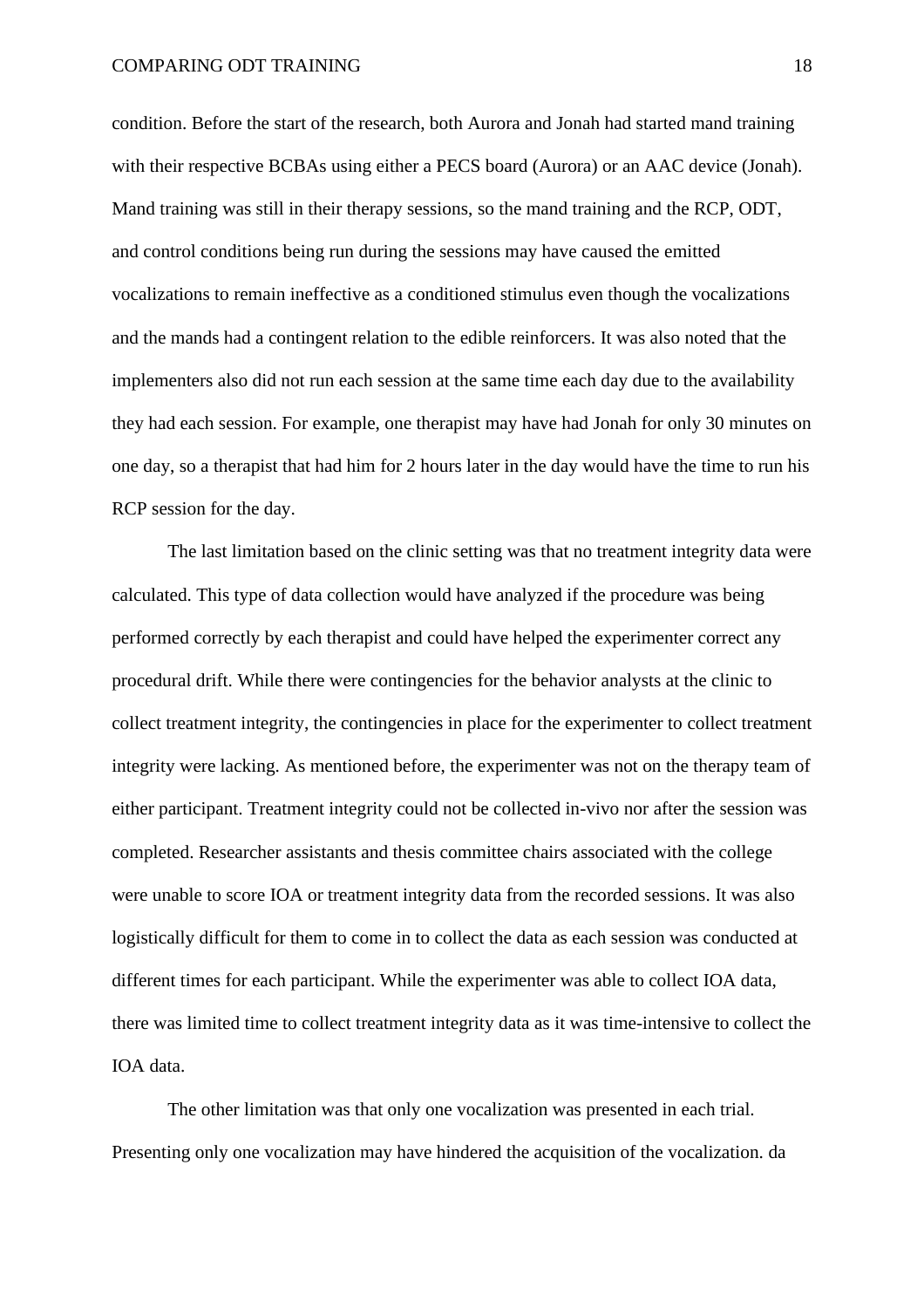Silva and Williams (2020) suggested that only one vocalization should be presented per trial because multiple vocalizations at once may produce the phenomenon of blocking, which may limit learning of the target vocalization. However, other researchers have suggested multiple presentations in each trial may have enhanced learning of the vocalization. Multiple presentations of the stimulus were successful for Lepper and Petursdottir (2017) as they presented vocalizations three times and observed the rate of vocalizations increased for each participant. This was also successful for Eberhardt (2019) as the pre-recorded auditory stimuli they used were repeated for 3, 6, 9, or 12 s and noted that rate of vocal responses increased in pairing sessions. If it is true, three vocalizations may be more salient than one. This is an open question for future research in these types of subareas of verbal behavior research.

An additional limitation was both participants' weak non-vocal imitation repertoires. This may have interfered with the acquisition of the target vocalizations because the handraising response may have overshadowed the target vocalization presented. Future researchers should select a response from their repertoires. For example, their respective BCBAs conducted assessments on their imitative responses. Aurora was only able to clap her hands and Jonah was only able to pat his head.

The last limitation was the presence of toys and other items in the room. The experimenter allowed for each participant to have preferred toys and items in their room. For example, Aurora had her backpack in her room during each session to buckle and unbuckle and Jonah had his iPad to listen to preferred videos on YouTube. The presence of these items may have interfered with emitting the target vocalization as interacting with these items has a lower response effort than vocalizing target responses. The presence of these items could have also been more salient to the participants than the vocalizations by the therapists. Lepper and Petursdottir (2017) removed or placed toys out of reach of their participants during each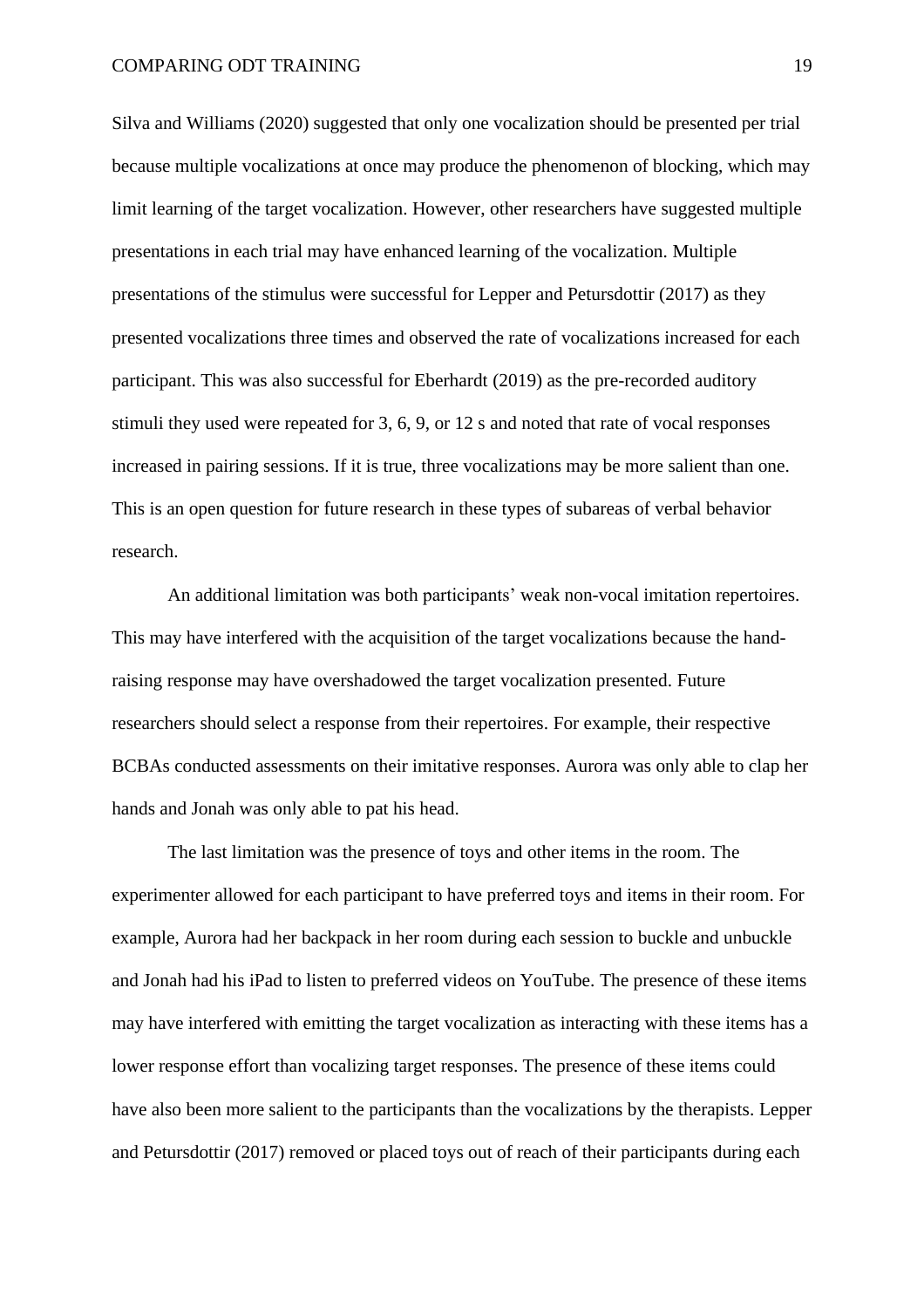session and found that RCP produced a higher rate of target vocalizations than the target and nontarget RIP conditions. Future research could consider if the presence of multiple preferred stimuli in the environment may affect the acquisition of the target vocalizations.

An important aspect to note about Aurora was that her social interactions with other people have been limited. This may have further delayed her acquisition of language because she did not have access to different social interactions that typical toddlers would. Her previous social interactions had to be condensed compared to children born before 2019-2020 due to the lockdowns/restrictions in place for 2019 Novel Coronavirus (COVID-19). Her age and her diagnosis of ASD puts her at a higher risk of contracting COVID-19 and potentially developing a post-COVID-19 condition. Before the start of COVID-19, young children had more access to various places that were enriched with numerous people with whom children could interact. For example, 2-year-olds typically accompany their caregivers to grocery stores where they can engage in or observe social interactions with workers, store patrons, and other children. It may be warranted those social interactions may be necessary for RCP or ODT to be successful.

Despite the limitations, this study extends the current literature on the use of RCP and ODT to teach echoic responses to young nonverbal children with ASD. While neither procedure produced target vocalizations, there is some evidence that RCP could increase overall vocalizations.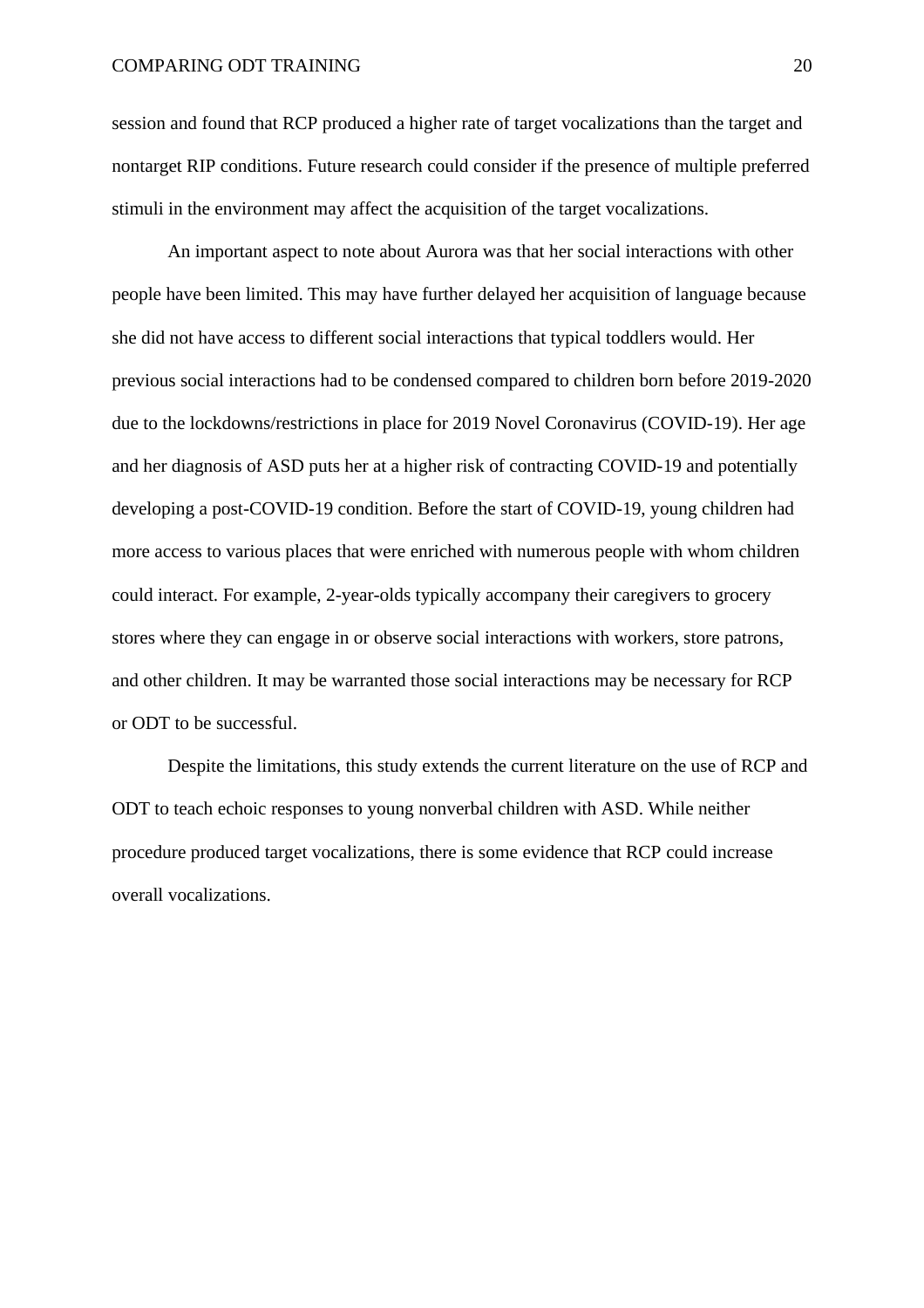#### **References**

- Carroll, R. A., & Klatt, K. P. (2008). Using stimulus-stimulus pairing and direct reinforcement to teach verbal behavior to young children with autism. *Analysis of Verbal Behavior*, *24*(1), 135–146. https://doi.org/10.1007/BF03393062.
- da Silva, S. P. & Williams, A. M. (2020). Translations in stimulus-stimulus pairing: Autoshaping of learner vocalizations. *Perspectives on Behavior Science*, *43*, 57-103. https://doi.org/10.1007/s40614-019-00228-9.
- DeLeon, I. G., & Iwata, B. A. (1996). Evaluation of a multiple-stimulus presentation format for assessing reinforcer preferences. *Journal of Applied Behavior Analysis*, *29*, 519- 532.https://doi.org/10.1901/jaba.1996.29-519
- Derby, K. M., Wacker, D. P., Andelman, M., Berg, W., Drew, J., Asmus, J., Prouty, A. & Laffey, P. (1995). Two measures of preference during forced-choice assessments. *Journal of Applied Behavior Analysis*, *28*(3), 345-346.
- Eberhardt, P. (2019). Varying inter-stimulus and inter-trial intervals during stimulus-stimulus pairing: A translational extension of autoshaping. (Master's thesis). https://scholarship.rollins.edu/mabacs\_thesis/14
- Esch, B. E., Carr, J. E., & Grow, L. L. (2009). Evaluation of an enhanced stimulus-stimulus pairing procedure to increase early vocalizations of children with autism. *Journal of Applied Behavior Analysis*, *42*(2), 225–241. https://doi.org/10.1901/jaba.2009.42-225.
- Esch, B. E., Carr, J. E., & Michael, J. (2005). Evaluating stimulus-stimulus pairing and direct reinforcement in the establishment of an echoic repertoire of children diagnosed with autism. *The Analysis of Verbal Behavior*, *21*, 43–58. https://doi.org/10.1007/BF03393009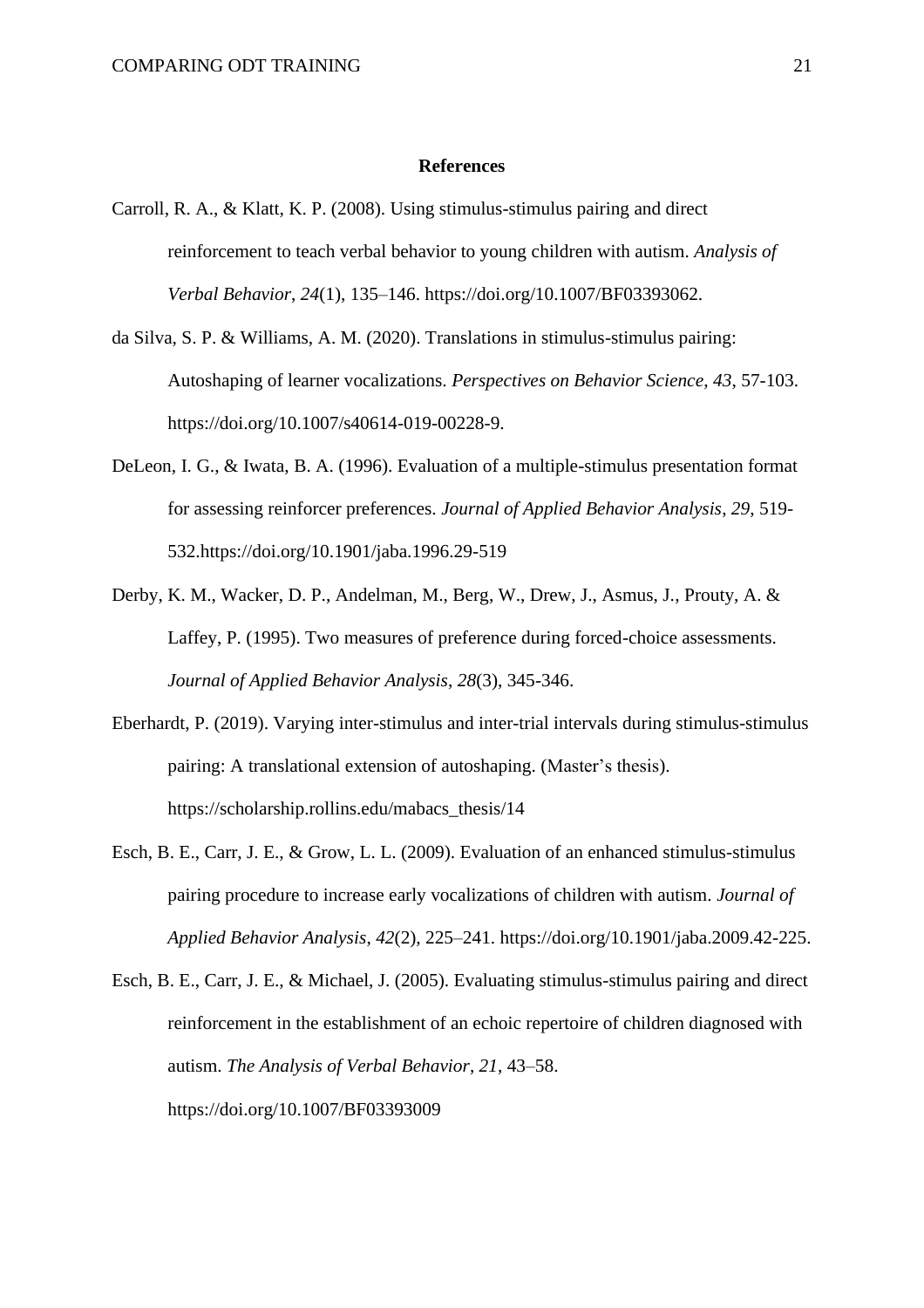- Fisher, W. W., Piazza, C. C., Bowman, L. G., & Amari, A. (1996). Integrating caregiver report with a systematic choice assessment. *American Journal on Mental Retardation*, *101*, 15–25.
- Hagopian, L. P., Rush, K. S., Lewin, A. B., & Long, E. S. (2001). Evaluating the predictive validity of a single stimulus engagement preference assessment. *Journal of Applied Behavior Analysis*, *34*, 475-486. https://doi.org/10.1901/jaba.2001.34-475
- Hearst, E., & Jenkins, H. M. (1974). Sign tracking: The stimulus-reinforcer relation and directed action. Austin, TX: Psychonomic Society.
- Holth, P., Vandbakk, M., Finstad, J., Gronnerud, E. M., & Akselsen-Sorensen, J. M. (2009). An operant analysis of joint attention and the establishment of conditioned social reinforcers. *European Journal of Behavior Analysis*, *10*, 143–158.
- Kids Sense. (n.d.). *Speech Sounds Development Chart*. Kids Sense Child Development Corporation Pty Ltd. Retrieved May 24, 2021, from https://childdevelopment.com.au/resources/child-development-charts/speech-soundsdevelopmental-chart/
- Lepper, T. L., Petursdottir, A. I., & Esch, B. E. (2013). Effects of operant discrimination training on the vocalizations of nonverbal children with autism. *Journal of Applied Behavior Analysis*, *46*(3), 656–661. https://doi.org/10.1002/jaba.55.
- Lepper, T. L. & Petursdottir, A. I. (2017). Effects of response-contingent stimulus pairing on vocalizations of nonverbal children with autism: Effects of response-contingent pairing. *Journal of Applied Behavior Analysis*, *50*(3), 756-744. https://doi.org/10.1002/jaba.415.
- Rader, L., Sidener, T. M., Reeve, K. F., Sidener, D. W., Delmolino, L., Miliotis, A., & Carbone, V. (2014). Stimulus-stimulus pairing of vocalizations: A systematic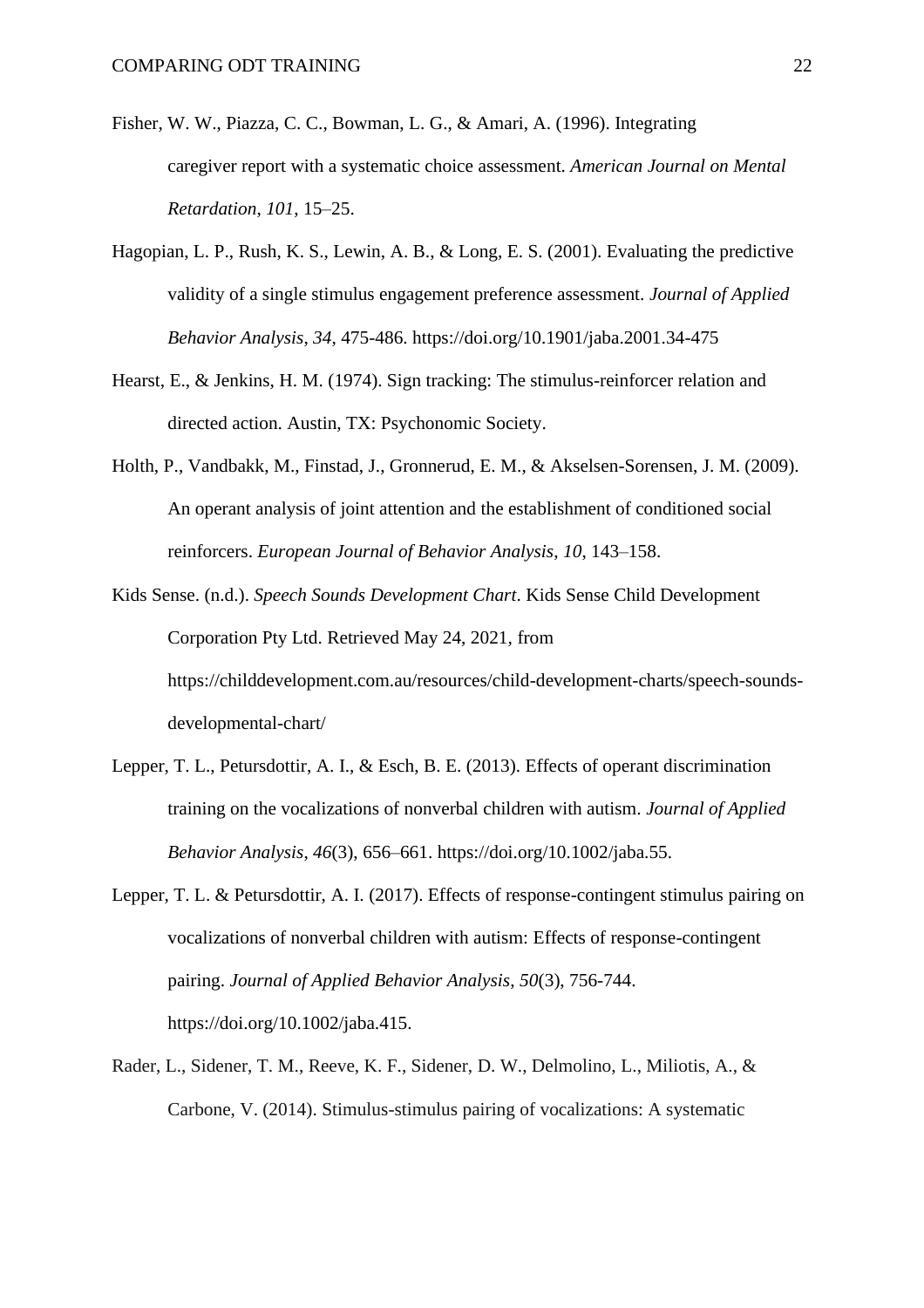replication. *Analysis of Verbal Behavior*, *30*(1), 69-

74. https://doi.org/10.1007/s40616-014-0012-0.

- Rescorla, R. A. (1984). Associations between pavlovian CSs and context. *Journal of Experimental Psychology: Animal Behavior Processes, 10*(2), 195– 204. https://doi.org/10.1037/0097-7403.10.2.195
- Sindelar, P. T., Rosenberg, M. S., & Wilson, R. J. (1985). An adapted alternating treatments design for instructional research. *Education & Treatment of Children*, *8*, 67–76.
- Sundberg, M. L. & Michael, J. (2001). The benefits of Skinner's analysis of verbal behavior for children with autism. *Behavior Modification*, *25*(5), 698-724. https://doi.org/10.1177/0145445501255003.
- Yoon, S., & Feliciano, G. M. (2007). Stimulus-stimulus pairing and subsequent mand acquisition of children with various levels of verbal repertoires. *Analysis of Verbal Behavior*, *23*(1), 3-16. https://doi.org/10.1007%2Fbf03393042.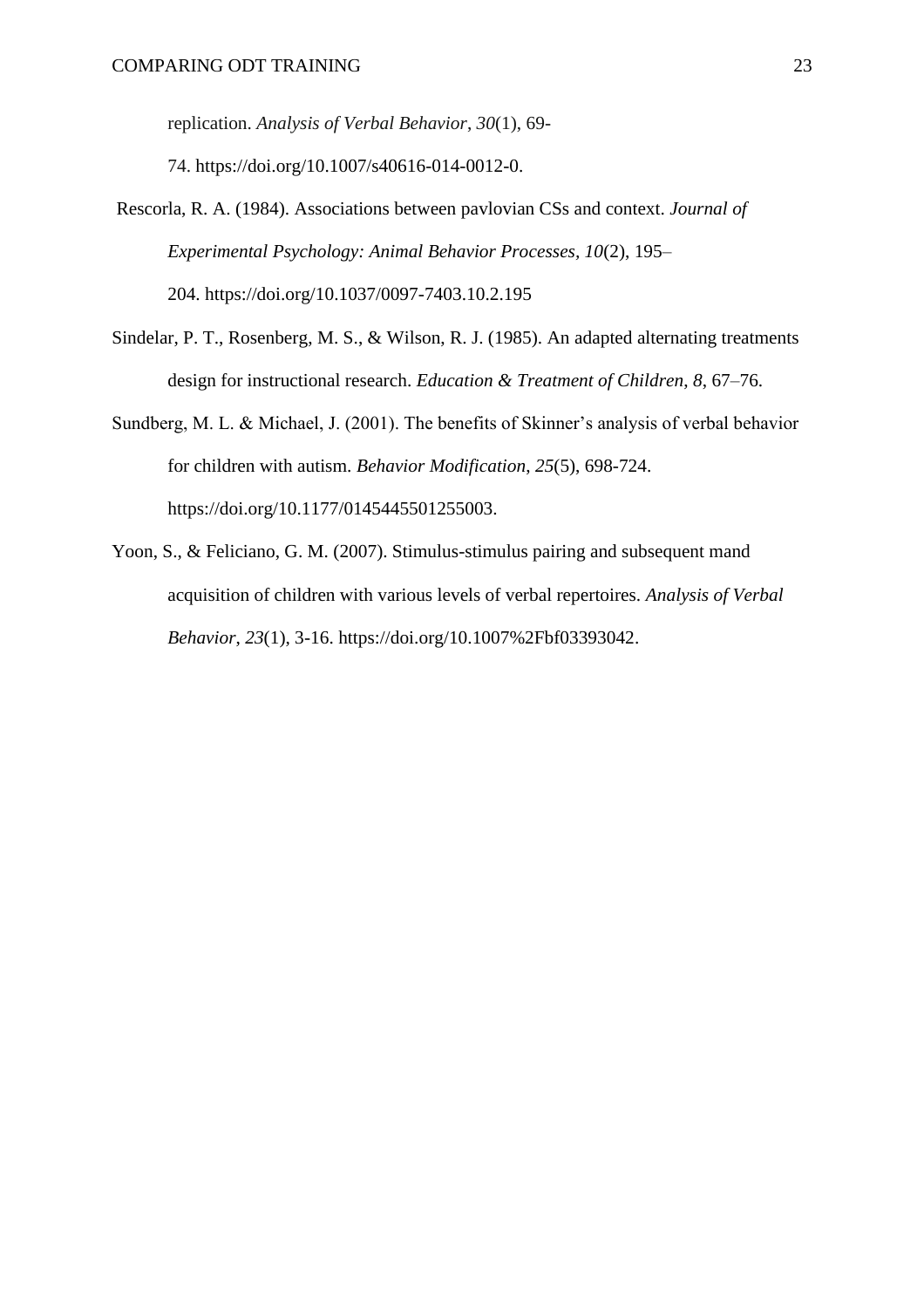# **Table 1**

| Conditions | <b>Target Words</b> | Non-Target |
|------------|---------------------|------------|
|            |                     | Words      |
| ODT        | Mah                 | Dun        |
| <b>RCP</b> | Nun                 | Moe        |
| Control    | Doe                 | Nah        |
|            |                     |            |
| Conditions | <b>Target Words</b> | Non-Target |
|            |                     | Words      |
| ODT        | Yuh                 | Hah        |
| <b>RCP</b> | Hut                 | Way        |
| Control    | Wah                 | Yet        |

*Target and Non-Target Vocalizations for Aurora and Jonah*

*Note*. This table demonstrates the target and nontarget vocalizations for Aurora (top table) and Jonah (bottom table).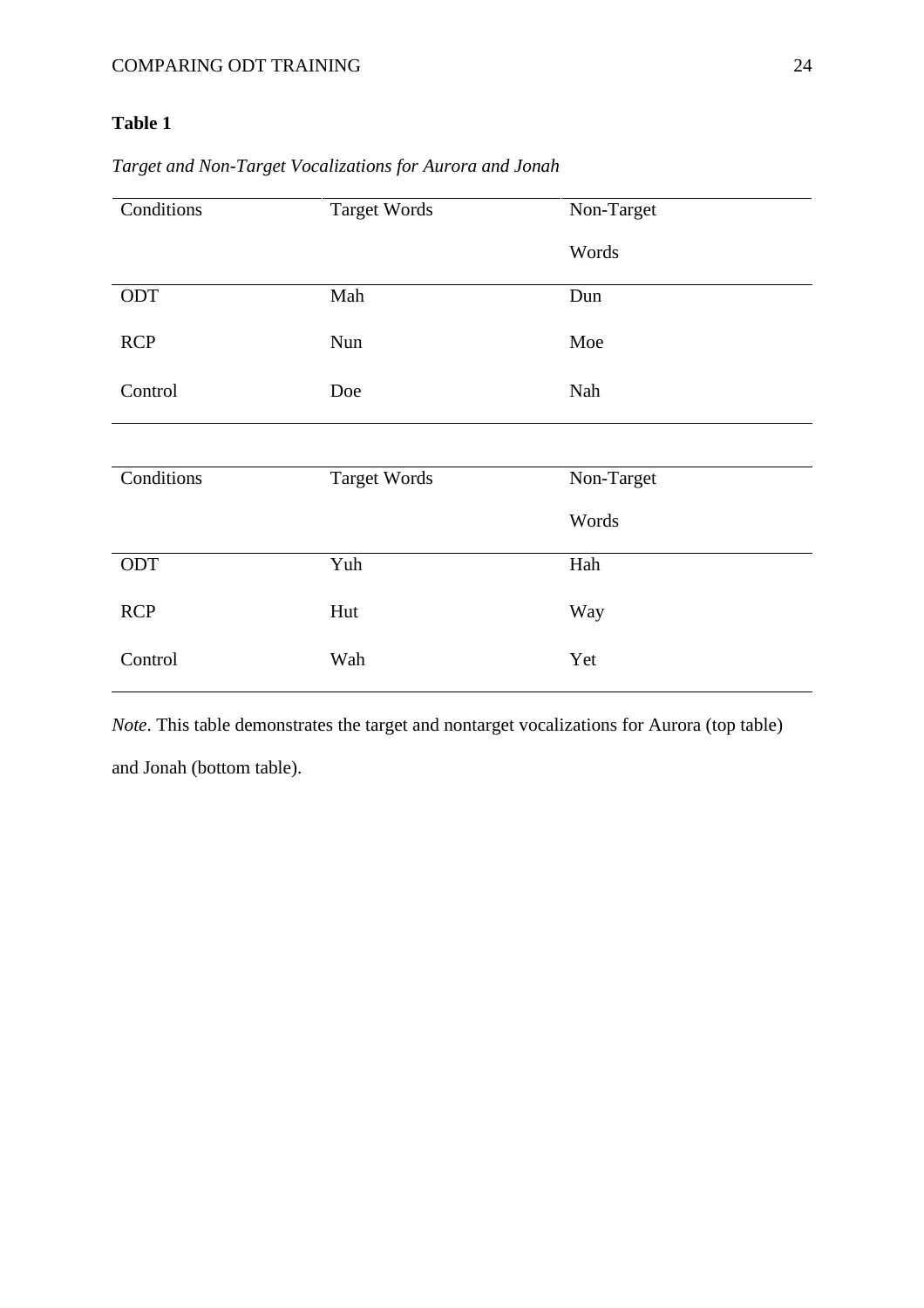# COMPARING ODT TRAINING 25

# **Table 2**

*ITI Values for Each Participant*

| Trial            | $\rm{ITI}$ | Trial           | ITI    |
|------------------|------------|-----------------|--------|
| $\overline{1}$   | 60         | $\overline{11}$ | 60     |
| $\overline{2}$   | 50         | 12              | 55     |
| $\overline{3}$   | $70\,$     | 13              | $40\,$ |
| $\overline{4}$   | 65         | $14\,$          | 80     |
| 5                | $80\,$     | $15\,$          | $50\,$ |
| $\boldsymbol{6}$ | $75\,$     | $16\,$          | 55     |
| $\boldsymbol{7}$ | 60         | $17\,$          | 60     |
| $\,8\,$          | $40\,$     | 18              | 50     |
| 9                | 55         | 19              | 65     |
| $10\,$           | $70\,$     | $20\,$          | $75\,$ |

*Note*. This table demonstrates the ITI values in RCP and ODT conditions.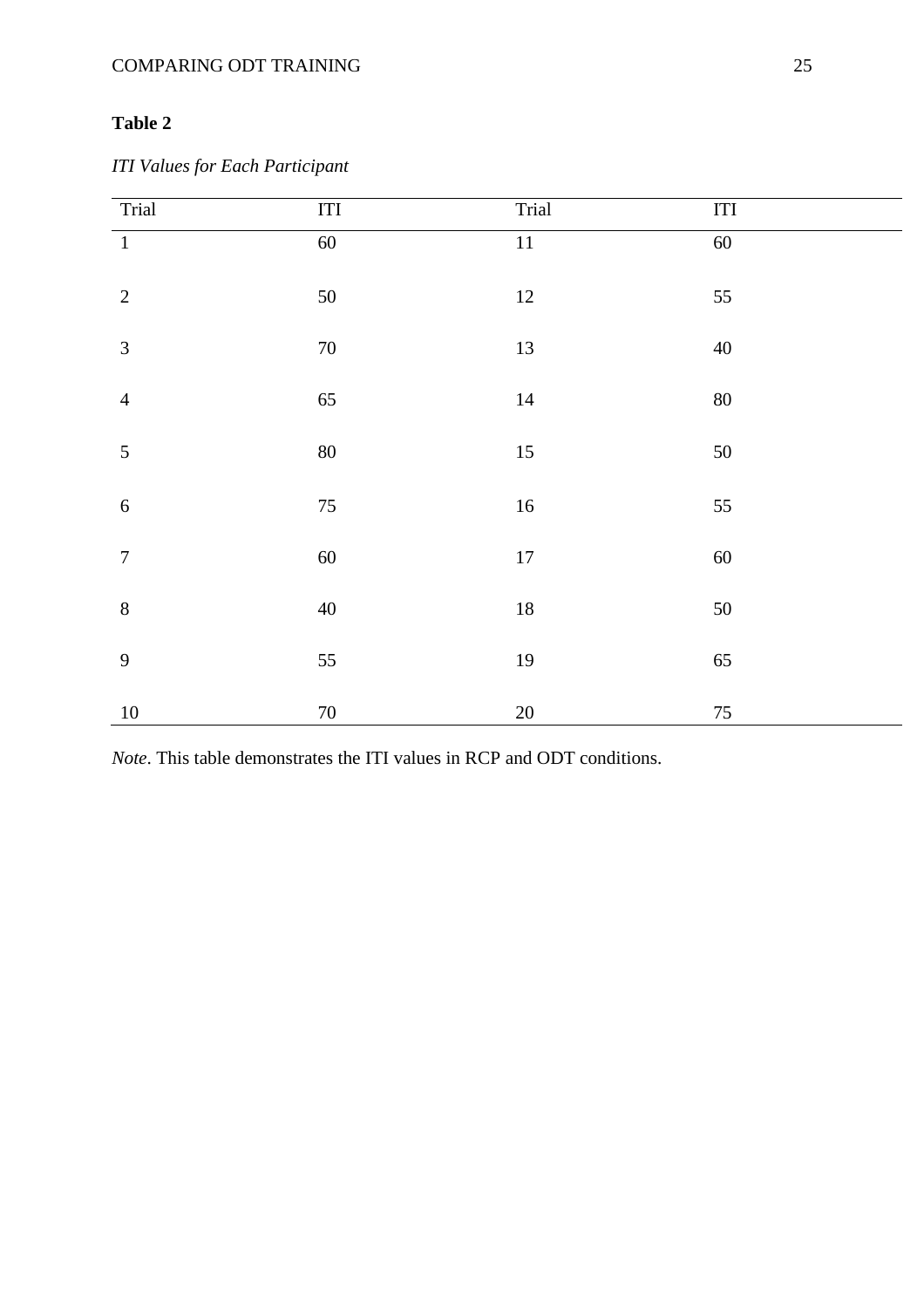# **Table 3**

*Control Condition*

| Trial            | $\rm ITI$ | Delay to<br>Reinforcer | Trial           | $\rm ITI$       | Delay to<br>Reinforcer  |
|------------------|-----------|------------------------|-----------------|-----------------|-------------------------|
| $\overline{1}$   | 60        | 20                     | $\overline{11}$ | $\overline{65}$ | ${\rm N/a}$             |
| $\overline{2}$   | 55        | $N\!/\!a$              | 12              | 50              | N/a                     |
| $\mathfrak{Z}$   | $75\,$    | $20\,$                 | 13              | $40\,$          | $20\,$                  |
| $\overline{4}$   | 60        | $20\,$                 | 14              | $80\,$          | N/a                     |
| 5                | 80        | $20\,$                 | 15              | 55              | $20\,$                  |
| $\sqrt{6}$       | $70\,$    | $N\!/\!a$              | 16              | 65              | $20\,$                  |
| $\boldsymbol{7}$ | 55        | $N\!/\!a$              | $17\,$          | $60\,$          | $\mathrm{N}/\mathrm{a}$ |
| 8                | $40\,$    | $20\,$                 | 18              | 50              | N/a                     |
| 9                | $70\,$    | $N\!/\!a$              | 19              | $60\,$          | $\mathrm{N}/\mathrm{a}$ |
| $10\,$           | 50        | $20\,$                 | $20\,$          | 75              | $20\,$                  |

*Note*. This table demonstrates the duration of the SR delivery and the practitioner

vocalizations in the control condition**.**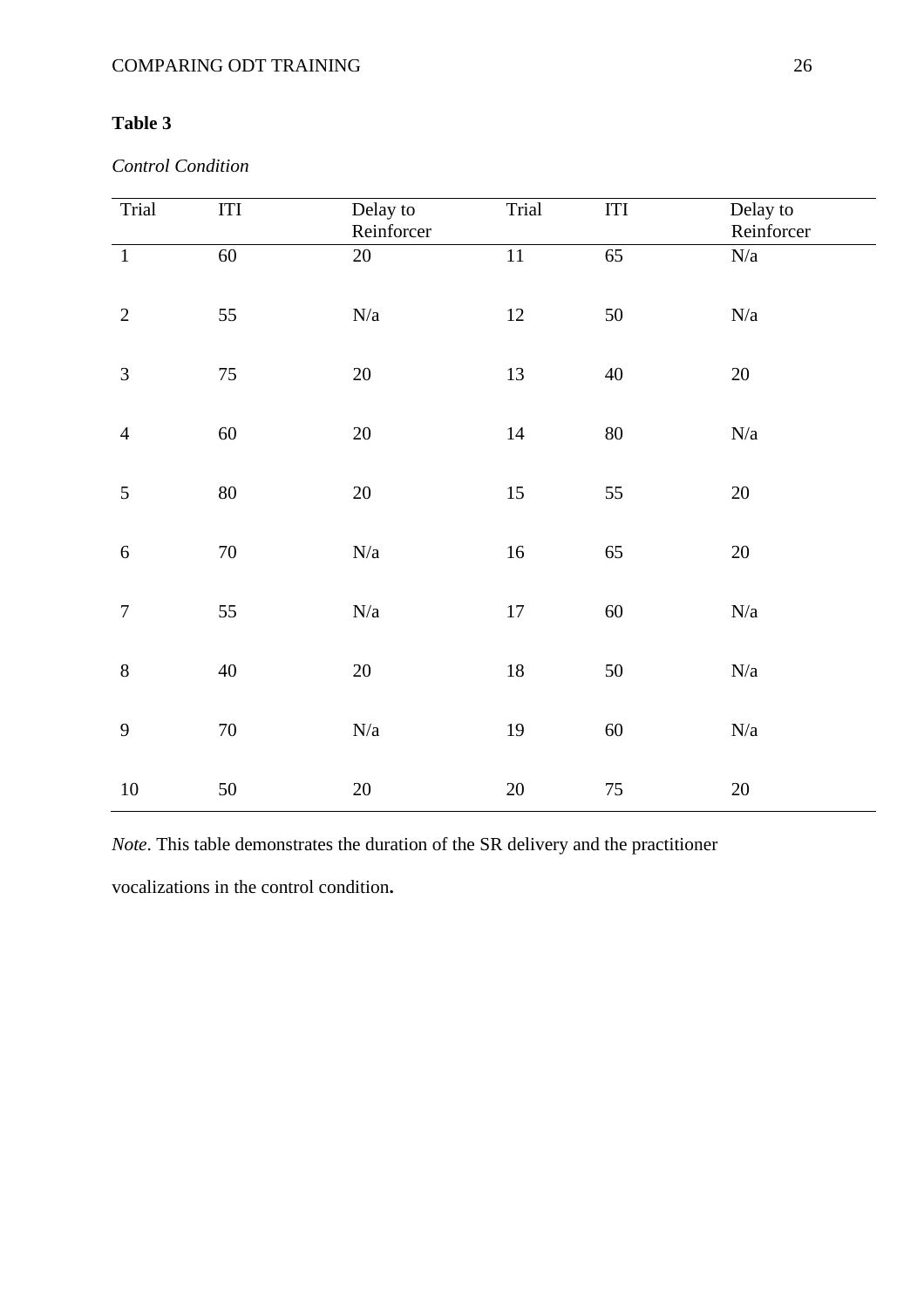## COMPARING ODT TRAINING 27

# **Figure 1.**



*Rate of All Vocalizations During Control, RCP, and ODT Trials*

*Note*. This figure demonstrates results from control (CTRL), RCP, and ODT trials with Aurora (top graph) and Jonah (bottom graph).  $NT =$  nontarget,  $T =$  target